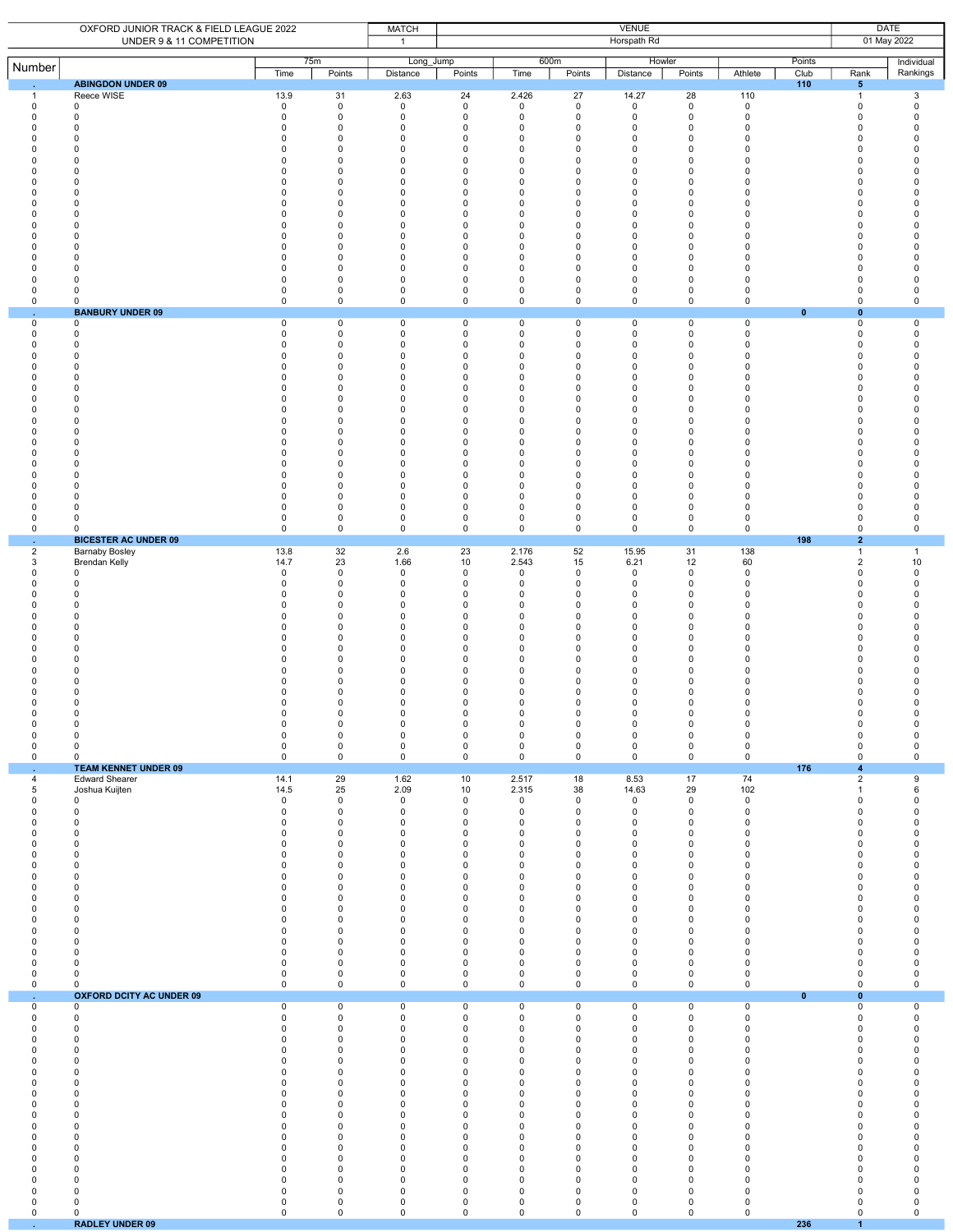|                                                                                                                                                                                                             | OXFORD JUNIOR TRACK & FIELD LEAGUE 2022<br>UNDER 9 & 11 COMPETITION                                                                                                                                                                                   |                                                                                                                                                                                                      | <b>VENUE</b><br><b>MATCH</b><br>Horspath Rd<br>$\mathbf{1}$                                                                                                                                                                              |                                                                                                                                                                                                |                                                                                                                                                                            |                                                                                                                                                                                                                                           |                                                                                                                                                                                                                                                       |                                                                                                                                                                                                         |                                                                                                                                                                                                                            |                                                                                                                                             | <b>DATE</b><br>01 May 2022 |                                                                                                                                                                                                                                                                                     |                                                                                                                                                         |
|-------------------------------------------------------------------------------------------------------------------------------------------------------------------------------------------------------------|-------------------------------------------------------------------------------------------------------------------------------------------------------------------------------------------------------------------------------------------------------|------------------------------------------------------------------------------------------------------------------------------------------------------------------------------------------------------|------------------------------------------------------------------------------------------------------------------------------------------------------------------------------------------------------------------------------------------|------------------------------------------------------------------------------------------------------------------------------------------------------------------------------------------------|----------------------------------------------------------------------------------------------------------------------------------------------------------------------------|-------------------------------------------------------------------------------------------------------------------------------------------------------------------------------------------------------------------------------------------|-------------------------------------------------------------------------------------------------------------------------------------------------------------------------------------------------------------------------------------------------------|---------------------------------------------------------------------------------------------------------------------------------------------------------------------------------------------------------|----------------------------------------------------------------------------------------------------------------------------------------------------------------------------------------------------------------------------|---------------------------------------------------------------------------------------------------------------------------------------------|----------------------------|-------------------------------------------------------------------------------------------------------------------------------------------------------------------------------------------------------------------------------------------------------------------------------------|---------------------------------------------------------------------------------------------------------------------------------------------------------|
| Number                                                                                                                                                                                                      |                                                                                                                                                                                                                                                       | Time                                                                                                                                                                                                 | 75m<br>Points                                                                                                                                                                                                                            | Long_Jump<br>Distance                                                                                                                                                                          | Points                                                                                                                                                                     | 600m<br>Time                                                                                                                                                                                                                              | Points                                                                                                                                                                                                                                                | Howler<br>Distance                                                                                                                                                                                      | Points                                                                                                                                                                                                                     | Athlete                                                                                                                                     | Points<br>Club             | Rank                                                                                                                                                                                                                                                                                | Individual<br>Rankings                                                                                                                                  |
| $\,6\,$<br>$\overline{7}$<br>$\pmb{0}$<br>$\Omega$<br>0<br>0<br>$\Omega$<br>$\Omega$<br>$\Omega$<br>$\Omega$<br>$\Omega$<br>0<br>$\Omega$<br>0<br>$\Omega$<br>0<br>$\Omega$<br>$\Omega$<br>0<br>0           | Theodore Tipping<br>Thomas West<br>$\mathbf 0$<br>$\mathbf 0$<br>0<br>0<br>$\Omega$<br>$\Omega$<br>$\Omega$<br>$\Omega$<br>0<br>$\mathbf 0$<br>$\Omega$<br>0<br>$\Omega$<br>$\Omega$<br>$\Omega$<br>$\Omega$<br>0<br>0<br><b>WHITE HORSE U09 BOYS</b> | 15.3<br>13.5<br>0<br>$\mathbf 0$<br>0<br>0<br>$\Omega$<br>$\mathbf 0$<br>0<br>$\Omega$<br>$\Omega$<br>0<br>$\mathbf 0$<br>$\mathbf 0$<br>$\mathbf 0$<br>0<br>0<br>0<br>0<br>$\mathsf 0$              | 17<br>35<br>0<br>$\mathbf 0$<br>0<br>0<br>$\mathbf 0$<br>0<br>$\mathbf 0$<br>$\mathbf 0$<br>0<br>0<br>$\mathbf 0$<br>0<br>$\mathbf 0$<br>0<br>0<br>0<br>0<br>$\mathsf 0$                                                                 | 2.3<br>2.46<br>$\mathsf 0$<br>$\mathbf 0$<br>0<br>0<br>$\mathbf 0$<br>0<br>$\mathbf 0$<br>$\mathbf 0$<br>0<br>0<br>$\mathbf 0$<br>0<br>$\mathbf 0$<br>0<br>0<br>0<br>0<br>$\mathsf 0$          | 13<br>18<br>$\mathsf 0$<br>$\mathbf 0$<br>0<br>$\mathsf 0$<br>0<br>0<br>0<br>0<br>0<br>0<br>0<br>$\mathbf 0$<br>0<br>0<br>$\pmb{0}$<br>0<br>0<br>$\mathbf 0$               | 2.333<br>2.101<br>0<br>$\mathbf 0$<br>0<br>$\pmb{0}$<br>$\mathbf 0$<br>$\mathbf 0$<br>0<br>$\mathbf 0$<br>0<br>$\mathbf 0$<br>$\mathbf 0$<br>$\mathbf 0$<br>$\mathbf 0$<br>0<br>$\mathbf 0$<br>$\mathbf 0$<br>0<br>$\mathbf 0$            | 36<br>59<br>$\mathbf 0$<br>$\mathbf 0$<br>0<br>$\mathbf 0$<br>$\mathbf 0$<br>$\mathbf 0$<br>$\mathbf 0$<br>$\mathbf 0$<br>0<br>0<br>$\mathbf 0$<br>$\pmb{0}$<br>$\mathbf 0$<br>0<br>$\mathbf 0$<br>$\mathbf 0$<br>0<br>$\mathbf 0$                    | 16.4<br>13.09<br>$\mathsf 0$<br>$\mathbf 0$<br>0<br>$\mathsf 0$<br>0<br>$\mathbf 0$<br>0<br>0<br>0<br>$\pmb{0}$<br>0<br>$\pmb{0}$<br>$\mathbf 0$<br>0<br>$\mathbf 0$<br>0<br>$\mathsf 0$<br>$\mathbf 0$ | 32<br>26<br>$\mathbf 0$<br>$\mathbf 0$<br>0<br>0<br>$\mathbf 0$<br>$\mathbf 0$<br>$\mathbf 0$<br>$\mathbf 0$<br>0<br>$\mathbf 0$<br>$\mathbf 0$<br>$\mathsf 0$<br>$\mathbf 0$<br>0<br>$\mathsf 0$<br>$\mathbf 0$<br>0<br>0 | 98<br>138<br>$\mathbf 0$<br>$\mathbf 0$<br>0<br>0<br>0<br>0<br>0<br>0<br>0<br>0<br>0<br>0<br>0<br>0<br>0<br>0<br>0<br>$\mathbf 0$           | 192                        | $\overline{2}$<br>$\mathbf{1}$<br>$\mathsf 0$<br>$\mathbf 0$<br>$\mathbf 0$<br>0<br>$\mathbf 0$<br>$\mathbf 0$<br>$\mathbf 0$<br>$\mathbf 0$<br>$\mathbf 0$<br>0<br>$\mathbf 0$<br>$\mathbf 0$<br>$\mathbf 0$<br>0<br>$\mathbf 0$<br>$\mathbf 0$<br>0<br>0<br>$\mathbf{3}$          | $\overline{7}$<br>$\mathbf{1}$<br>0<br>0<br>0<br>0<br>0<br>0<br>$\Omega$<br>0<br>0<br>0<br>0<br>0<br>0<br>0<br>0<br>0<br>0<br>$\mathbf 0$               |
| 8<br>9<br>0<br>$\Omega$<br>0<br>$\Omega$<br>$\Omega$<br>$\Omega$<br>$\Omega$<br>$\Omega$<br>$\Omega$<br>$\Omega$<br>0<br>$\Omega$<br>$\Omega$<br>0<br>$\Omega$<br>0<br>$\mathsf 0$<br>0                     | Michael White<br><b>Christian Sulley</b><br>0<br>0<br>$\Omega$<br>$\Omega$<br>$\Omega$<br>$\Omega$<br>0<br>$\Omega$<br>$\Omega$<br>$\Omega$<br>$\Omega$<br>$\Omega$<br>$\Omega$<br>0<br>$\Omega$<br>0<br>0<br>0<br><b>WITNEY RR UNDER 09</b>          | 14.2<br>15.2<br>$\mathsf 0$<br>0<br>$\mathbf 0$<br>$\mathbf 0$<br>$\mathbf 0$<br>0<br>$\Omega$<br>0<br>$\mathbf 0$<br>$\Omega$<br>0<br>$\mathbf 0$<br>$\Omega$<br>0<br>$\mathbf 0$<br>0<br>0<br>0    | 28<br>18<br>$\pmb{0}$<br>0<br>$\mathsf 0$<br>$\mathbf 0$<br>0<br>$\mathbf 0$<br>0<br>0<br>$\mathbf 0$<br>$\mathbf 0$<br>0<br>$\mathbf 0$<br>$\mathbf 0$<br>0<br>$\mathbf 0$<br>0<br>0<br>0                                               | 2.32<br>2.13<br>$\mathsf 0$<br>0<br>$\mathsf 0$<br>$\mathbf 0$<br>0<br>0<br>0<br>0<br>$\mathbf 0$<br>$\mathbf 0$<br>0<br>$\mathbf 0$<br>0<br>0<br>$\mathbf 0$<br>0<br>0<br>0                   | 14<br>10<br>$\mathsf 0$<br>0<br>$\mathbf 0$<br>0<br>0<br>$\mathbf 0$<br>0<br>0<br>$\Omega$<br>0<br>0<br>0<br>0<br>$\pmb{0}$<br>$\Omega$<br>0<br>$\mathsf 0$<br>$\mathbf 0$ | 2.417<br>2.274<br>0<br>0<br>$\pmb{0}$<br>$\mathbf 0$<br>0<br>$\mathbf 0$<br>$\mathbf 0$<br>0<br>$\mathbf 0$<br>$\mathbf 0$<br>0<br>$\mathbf 0$<br>$\mathbf 0$<br>$\pmb{0}$<br>$\Omega$<br>0<br>0<br>0                                     | 28<br>42<br>$\mathbf 0$<br>0<br>$\pmb{0}$<br>$\mathbf 0$<br>$\mathbf 0$<br>$\mathbf 0$<br>$\mathbf 0$<br>0<br>$\mathbf 0$<br>$\mathbf 0$<br>0<br>$\mathbf 0$<br>$\mathbf 0$<br>$\pmb{0}$<br>$\mathbf 0$<br>0<br>0<br>$\mathbf 0$                      | 17.49<br>9.02<br>$\mathsf 0$<br>0<br>$\mathsf 0$<br>0<br>0<br>$\mathbf 0$<br>0<br>$\pmb{0}$<br>$\mathbf 0$<br>0<br>$\pmb{0}$<br>$\mathbf 0$<br>0<br>$\mathsf 0$<br>$\mathbf 0$<br>0<br>$\mathsf 0$<br>0 | 34<br>18<br>$\mathbf 0$<br>0<br>$\mathsf 0$<br>$\mathbf 0$<br>0<br>$\mathbf 0$<br>$\mathbf 0$<br>0<br>$\mathbf 0$<br>0<br>0<br>0<br>$\mathbf 0$<br>$\mathsf 0$<br>$\Omega$<br>0<br>0<br>0                                  | 104<br>88<br>$\mathbf 0$<br>0<br>0<br>0<br>0<br>$\mathbf 0$<br>0<br>0<br>0<br>0<br>0<br>0<br>0<br>0<br>$\mathbf 0$<br>0<br>$\mathbf 0$<br>0 | 103                        | $\mathbf{1}$<br>$\overline{2}$<br>$\mathbf 0$<br>0<br>$\mathbf 0$<br>$\mathbf 0$<br>$\mathbf 0$<br>$\mathbf 0$<br>$\mathbf 0$<br>$\mathbf 0$<br>$\mathbf 0$<br>0<br>0<br>$\mathbf 0$<br>$\mathbf 0$<br>$\mathsf 0$<br>$\mathbf 0$<br>$\mathbf 0$<br>$\mathsf 0$<br>$\mathbf 0$<br>6 | $\overline{4}$<br>8<br>$\mathbf 0$<br>0<br>0<br>0<br>$\Omega$<br>0<br>0<br>0<br>0<br>0<br>0<br>0<br>0<br>0<br>0<br>0<br>0<br>0                          |
| 10<br>$\mathsf 0$<br>0<br>0<br>$\Omega$<br>$\Omega$<br>0<br>0<br>$\Omega$<br>$\Omega$<br>0<br>$\Omega$<br>$\Omega$<br>$\Omega$<br>0<br>0<br>$\Omega$<br>$\mathsf 0$<br>0<br>$\mathsf 0$<br>÷.               | <b>KEREM KOCHAK</b><br>0<br>$\mathbf 0$<br>0<br>$\Omega$<br>0<br>0<br>$\Omega$<br>$\Omega$<br><sup>0</sup><br>$\Omega$<br>$\Omega$<br>0<br>$\Omega$<br>0<br>$\mathbf 0$<br><sup>0</sup><br>0<br>0<br>0<br><b>ABINGDON UNDER 09</b>                    | 13.8<br>$\mathbf 0$<br>$\mathbf 0$<br>0<br>$\mathbf 0$<br>0<br>0<br>$\Omega$<br>$\mathbf 0$<br>0<br>$\Omega$<br>$\Omega$<br>0<br>$\Omega$<br>$\Omega$<br>$\Omega$<br>$\mathsf 0$<br>0<br>$\mathbf 0$ | 32<br>$\mathsf 0$<br>$\mathbf 0$<br>0<br>$\mathbf 0$<br>0<br>0<br>$\mathbf 0$<br>0<br>$\mathbf 0$<br>$\mathbf 0$<br>0<br>0<br>$\mathbf 0$<br>$\mathbf 0$<br>0<br>0<br>$\mathsf{O}\xspace$<br>0<br>0                                      | 2.22<br>$\mathsf 0$<br>0<br>0<br>$\mathbf 0$<br>0<br>$\mathsf 0$<br>$\mathbf 0$<br>0<br>$\mathbf 0$<br>$\mathbf 0$<br>0<br>0<br>$\mathbf 0$<br>0<br>0<br><sup>0</sup><br>$\mathsf 0$<br>0<br>0 | 10<br>$\mathbf 0$<br>$\mathbf 0$<br>0<br>$\Omega$<br>0<br>$\mathsf 0$<br>0<br>0<br>0<br>0<br>0<br>0<br>0<br>0<br>$\Omega$<br>$\Omega$<br>$\mathsf 0$<br>0<br>$\mathsf 0$   | 2.363<br>$\mathbf 0$<br>$\mathbf 0$<br>$\pmb{0}$<br>$\mathbf 0$<br>0<br>$\pmb{0}$<br>$\mathbf 0$<br>0<br>$\mathbf 0$<br>$\mathbf 0$<br>$\mathbf 0$<br>$\mathbf 0$<br>$\mathbf 0$<br>$\mathbf 0$<br>$\mathbf 0$<br>$\Omega$<br>0<br>0<br>0 | 33<br>$\mathbf 0$<br>$\mathbf 0$<br>0<br>$\mathbf 0$<br>0<br>$\mathbf 0$<br>$\mathbf 0$<br>$\mathbf 0$<br>$\mathbf 0$<br>$\mathbf 0$<br>$\mathbf 0$<br>0<br>$\mathbf 0$<br>$\mathbf 0$<br>$\Omega$<br><sup>0</sup><br>$\mathbf 0$<br>0<br>$\mathbf 0$ | 14.28<br>$\mathbf 0$<br>$\mathbf 0$<br>$\mathsf 0$<br>$\mathbf 0$<br>0<br>$\mathsf 0$<br>0<br>$\pmb{0}$<br>0<br>0<br>0<br>0<br>0<br>$\pmb{0}$<br>0<br>$\Omega$<br>$\mathsf 0$<br>0<br>$\mathsf 0$       | 28<br>$\mathbf 0$<br>$\mathbf 0$<br>$\pmb{0}$<br>$\mathbf 0$<br>0<br>0<br>0<br>0<br>0<br>0<br>0<br>0<br>0<br>0<br>$\Omega$<br>$\Omega$<br>$\mathsf 0$<br>0<br>$\mathbf 0$                                                  | 103<br>$\mathbf 0$<br>0<br>0<br>0<br>0<br>0<br>0<br>0<br>0<br>0<br>0<br>0<br>0<br>0<br>0<br>$\Omega$<br>0<br>0<br>$\mathbf 0$               | $\mathbf{0}$               | $\mathbf{1}$<br>$\pmb{0}$<br>$\mathbf 0$<br>0<br>$\mathbf 0$<br>0<br>0<br>$\Omega$<br>0<br>0<br>0<br>0<br>0<br>$\Omega$<br>0<br>$\Omega$<br>$\Omega$<br>$\mathbf 0$<br>0<br>$\mathbf 0$<br>$\mathbf{0}$                                                                             | 5<br>0<br>0<br>0<br>$\Omega$<br>0<br>0<br>0<br>0<br>$\Omega$<br>0<br>0<br>0<br>0<br>$\Omega$<br>$\Omega$<br>$\Omega$<br>$\mathbf 0$<br>0<br>$\mathbf 0$ |
| 0<br>0<br>0<br>0<br>0<br>0<br>0<br>0<br>0<br>0<br>0<br>$\Omega$<br>0<br>0<br>$\Omega$<br>$\Omega$<br>0<br>$\Omega$<br>0<br>$\mathsf 0$<br>ä,                                                                | 0<br>0<br>0<br>0<br>0<br>$\mathbf 0$<br>$\Omega$<br>$\Omega$<br>0<br>$\mathbf 0$<br>0<br>$\Omega$<br>$\Omega$<br>0<br>$\Omega$<br>$\mathbf 0$<br>0<br>$\Omega$<br>0<br>0<br><b>BANBURY UNDER 09</b>                                                   | $\mathsf 0$<br>$\mathbf 0$<br>$\mathbf 0$<br>0<br>0<br>$\mathbf 0$<br>0<br>0<br>0<br>0<br>0<br>$\mathbf 0$<br>0<br>0<br>0<br>0<br>0<br>$\mathbf 0$<br>0<br>$\pmb{0}$                                 | $\mathsf{O}\xspace$<br>$\mathbf 0$<br>$\mathsf 0$<br>0<br>0<br>$\mathbf 0$<br>$\mathbf 0$<br>0<br>$\mathbf 0$<br>0<br>0<br>$\mathbf 0$<br>$\mathbf 0$<br>0<br>$\mathbf 0$<br>$\mathbf 0$<br>0<br>$\mathbf 0$<br>0<br>$\mathsf{O}\xspace$ | $\mathsf 0$<br>$\mathbf 0$<br>$\mathsf 0$<br>0<br>0<br>0<br>$\mathbf 0$<br>0<br>0<br>0<br>0<br>$\mathbf 0$<br>$\mathbf 0$<br>0<br>$\mathbf 0$<br>0<br>0<br>$\mathbf 0$<br>0<br>$\mathsf 0$     | $\mathsf 0$<br>$\mathbf 0$<br>$\mathsf 0$<br>$\mathsf 0$<br>0<br>$\pmb{0}$<br>0<br>0<br>0<br>0<br>0<br>0<br>0<br>0<br>$\Omega$<br>0<br>0<br>0<br>0<br>0                    | 0<br>0<br>0<br>$\pmb{0}$<br>0<br>$\pmb{0}$<br>$\mathbf 0$<br>0<br>$\mathbf 0$<br>$\mathbf 0$<br>0<br>$\mathbf 0$<br>$\mathbf 0$<br>0<br>$\mathbf 0$<br>$\mathbf 0$<br>0<br>$\mathbf 0$<br>0<br>0                                          | $\mathsf 0$<br>$\mathbf 0$<br>$\mathbf 0$<br>0<br>0<br>$\pmb{0}$<br>$\mathbf 0$<br>0<br>0<br>$\mathbf 0$<br>0<br>$\mathbf 0$<br>$\mathbf 0$<br>0<br>$\mathbf 0$<br>$\mathbf 0$<br>0<br>$\mathbf 0$<br>0<br>$\mathbf 0$                                | $\mathsf 0$<br>$\mathbf 0$<br>$\mathbf 0$<br>$\mathbf 0$<br>0<br>$\pmb{0}$<br>0<br>0<br>$\mathbf 0$<br>0<br>0<br>0<br>0<br>0<br>$\Omega$<br>0<br>$\mathsf 0$<br>$\mathbf 0$<br>0<br>$\mathsf 0$         | $\mathsf 0$<br>0<br>0<br>0<br>0<br>$\mathsf 0$<br>0<br>0<br>$\mathsf 0$<br>0<br>0<br>0<br>0<br>0<br>$\mathbf 0$<br>$\mathbf 0$<br>0<br>$\mathbf 0$<br>0<br>0                                                               | $\mathbf 0$<br>$^{\circ}$<br>0<br>0<br>0<br>0<br>0<br>0<br>0<br>0<br>0<br>0<br>0<br>0<br>0<br>0<br>0<br>$\mathbf 0$<br>0<br>$\mathbf 0$     | $\pmb{0}$                  | 0<br>0<br>0<br>0<br>0<br>0<br>0<br>0<br>0<br>0<br>0<br>0<br>0<br>0<br>$\Omega$<br>$\mathbf 0$<br>0<br>$\mathbf 0$<br>$\mathbf 0$<br>0<br>$\mathbf{0}$                                                                                                                               | $\mathsf 0$<br>0<br>0<br>0<br>0<br>0<br>0<br>$\Omega$<br>0<br>0<br>0<br>0<br>0<br>0<br>0<br>0<br>0<br>0<br>0<br>0                                       |
| 0<br>$\mathbf 0$<br>0<br>$\Omega$<br>0<br>$\Omega$<br>0<br>0<br>$\Omega$<br>$\mathbf 0$<br>$\mathbf 0$<br>$\Omega$<br>0<br>0<br>$\Omega$<br>$\mathbf 0$<br>$\mathbf 0$<br>0<br>$\mathsf 0$<br>0<br>ä,<br>11 | 0<br>0<br>$\Omega$<br>$\mathbf 0$<br>0<br>$\Omega$<br>0<br>0<br>0<br>0<br>0<br>$\Omega$<br>0<br>0<br>0<br>0<br>0<br>0<br>0<br>0<br><b>BICESTER AC UNDER 09</b><br>Marisa Allum                                                                        | 0<br>0<br>$\mathbf 0$<br>0<br>0<br>0<br>0<br>0<br>0<br>0<br>0<br>0<br>$\Omega$<br>0<br>$\mathbf 0$<br>$\mathbf 0$<br>0<br>0<br>0<br>0<br>15.4                                                        | 0<br>0<br>$\mathbf 0$<br>$\mathbf 0$<br>0<br>$\mathbf 0$<br>0<br>0<br>$\mathbf 0$<br>0<br>0<br>$\mathbf 0$<br>0<br>0<br>$\mathbf 0$<br>$\mathbf 0$<br>$\mathbf 0$<br>0<br>0<br>0<br>16                                                   | 0<br>0<br>$\mathbf 0$<br>$\mathbf 0$<br>0<br>$\mathbf 0$<br>0<br>0<br>$\mathbf 0$<br>0<br>0<br>0<br>0<br>0<br>$\mathbf 0$<br>0<br>$\mathbf 0$<br>0<br>0<br>0<br>2.11                           | 0<br>0<br>$\mathbf 0$<br>0<br>0<br>$\Omega$<br>0<br>$\mathsf 0$<br>0<br>0<br>0<br>0<br>0<br>0<br>0<br>0<br>0<br>0<br>0<br>0<br>10                                          | 0<br>0<br>$\mathbf 0$<br>$\mathbf 0$<br>0<br>$\mathbf 0$<br>0<br>0<br>$\mathbf 0$<br>0<br>$\mathbf 0$<br>$\mathbf 0$<br>$\mathbf 0$<br>0<br>0<br>$\pmb{0}$<br>0<br>0<br>$\pmb{0}$<br>0<br>2.510                                           | 0<br>0<br>$\mathbf 0$<br>$\mathbf 0$<br>0<br>$\mathbf 0$<br>0<br>0<br>$\mathbf 0$<br>0<br>$\mathbf 0$<br>$\mathbf 0$<br>0<br>0<br>$\mathbf 0$<br>0<br>$\mathbf 0$<br>0<br>0<br>$\mathbf 0$<br>19                                                      | 0<br>$\mathsf 0$<br>$\mathbf 0$<br>0<br>0<br>$\Omega$<br>0<br>$\mathsf 0$<br>0<br>0<br>0<br>0<br>0<br>0<br>0<br>$\pmb{0}$<br>0<br>0<br>$\pmb{0}$<br>0<br>9.06                                           | 0<br>0<br>$\mathbf 0$<br>$\mathbf 0$<br>0<br>0<br>0<br>0<br>0<br>0<br>0<br>0<br>0<br>0<br>0<br>0<br>0<br>0<br>0<br>0<br>18                                                                                                 | 0<br>0<br>$\mathbf 0$<br>0<br>0<br>0<br>0<br>0<br>0<br>0<br>0<br>0<br>0<br>0<br>0<br>0<br>0<br>0<br>0<br>0<br>63                            | 63                         | 0<br>0<br>$\Omega$<br>$\mathbf 0$<br>0<br>$\Omega$<br>0<br>0<br>0<br>0<br>0<br>0<br>0<br>0<br>0<br>0<br>0<br>0<br>0<br>0<br>5<br>$\mathbf{1}$                                                                                                                                       | 0<br>0<br>0<br>0<br>0<br>0<br>0<br>0<br>0<br>0<br>0<br>$\Omega$<br>0<br>0<br>0<br>0<br>0<br>0<br>0<br>0<br>$\boldsymbol{9}$                             |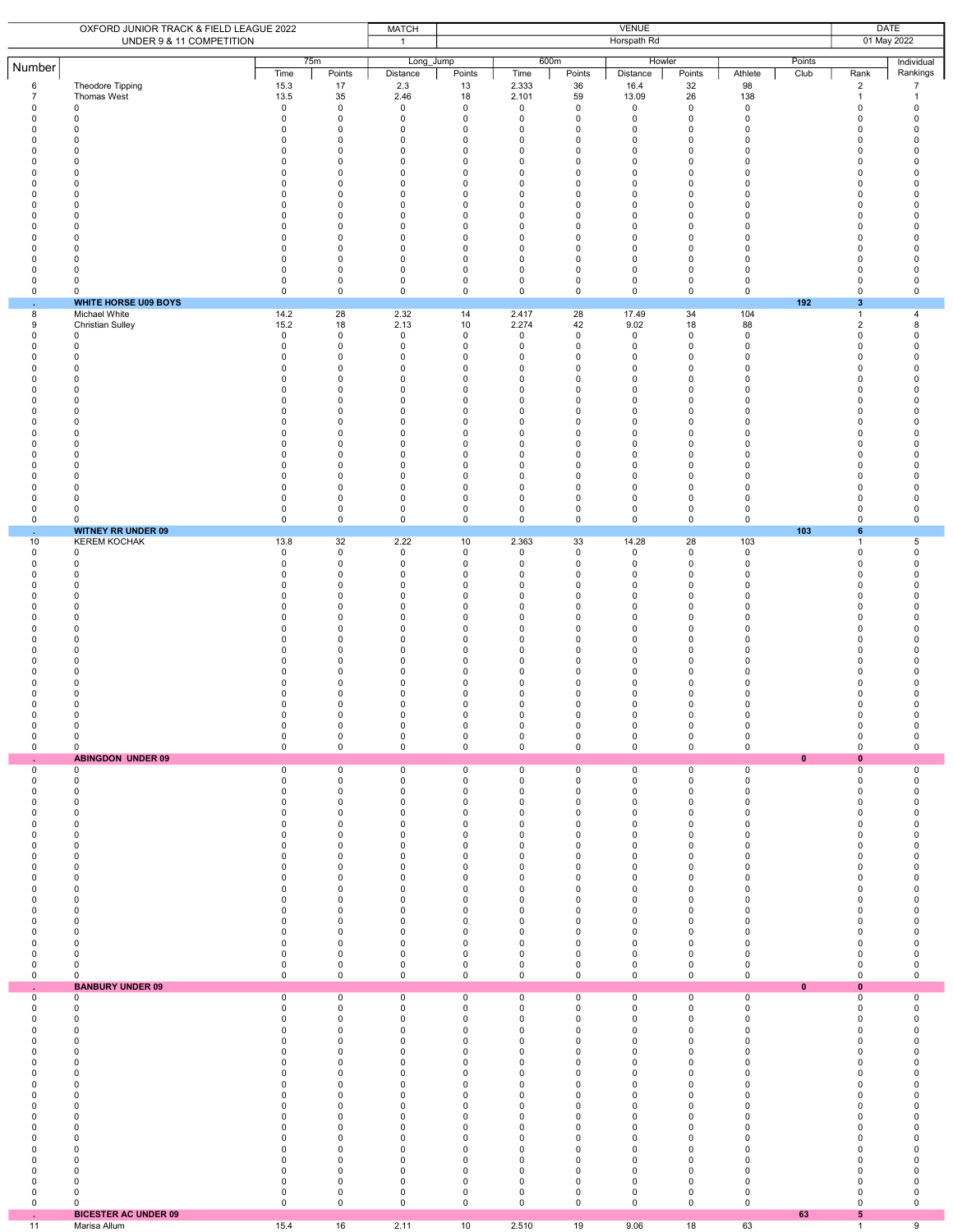|                                                                                                                               | OXFORD JUNIOR TRACK & FIELD LEAGUE 2022<br>UNDER 9 & 11 COMPETITION                                                                                                                                                                                                                                               | <b>VENUE</b><br><b>MATCH</b><br>Horspath Rd<br>$\mathbf{1}$                                                                                                                               |                                                                                                                                                                                                                               |                                                                                                                                                                                            |                                                                                                                                                                                                  |                                                                                                                                                                                                                   |                                                                                                                                                                                                                 |                                                                                                                                                                                                                                       |                                                                                                                                           | <b>DATE</b><br>01 May 2022                                                                                                                                                                                                                                            |                |                                                                                                                                                                                                                                         |                                                                                                                                      |
|-------------------------------------------------------------------------------------------------------------------------------|-------------------------------------------------------------------------------------------------------------------------------------------------------------------------------------------------------------------------------------------------------------------------------------------------------------------|-------------------------------------------------------------------------------------------------------------------------------------------------------------------------------------------|-------------------------------------------------------------------------------------------------------------------------------------------------------------------------------------------------------------------------------|--------------------------------------------------------------------------------------------------------------------------------------------------------------------------------------------|--------------------------------------------------------------------------------------------------------------------------------------------------------------------------------------------------|-------------------------------------------------------------------------------------------------------------------------------------------------------------------------------------------------------------------|-----------------------------------------------------------------------------------------------------------------------------------------------------------------------------------------------------------------|---------------------------------------------------------------------------------------------------------------------------------------------------------------------------------------------------------------------------------------|-------------------------------------------------------------------------------------------------------------------------------------------|-----------------------------------------------------------------------------------------------------------------------------------------------------------------------------------------------------------------------------------------------------------------------|----------------|-----------------------------------------------------------------------------------------------------------------------------------------------------------------------------------------------------------------------------------------|--------------------------------------------------------------------------------------------------------------------------------------|
| Number                                                                                                                        |                                                                                                                                                                                                                                                                                                                   | Time                                                                                                                                                                                      | 75m<br>Points                                                                                                                                                                                                                 | Long Jump<br>Distance                                                                                                                                                                      | Points                                                                                                                                                                                           | 600m<br>Time                                                                                                                                                                                                      | Points                                                                                                                                                                                                          | Howler<br>Distance                                                                                                                                                                                                                    | Points                                                                                                                                    | Athlete                                                                                                                                                                                                                                                               | Points<br>Club | Rank                                                                                                                                                                                                                                    | Individual<br>Rankings                                                                                                               |
| 0<br>0<br>0<br>0<br>0<br>0<br>0<br>$\mathbf 0$<br>0<br>0<br>0<br>0<br>0<br>0<br>0<br>0<br>0<br>0<br>$\mathsf 0$               | 0<br>0<br>$\mathbf 0$<br>0<br>0<br>$\Omega$<br>$\Omega$<br>0<br>$\Omega$<br>$\Omega$<br>0<br>$\Omega$<br>$\Omega$<br>$\Omega$<br>$\Omega$<br>$\mathbf 0$<br>$\mathbf 0$<br>0<br>0                                                                                                                                 | 0<br>$\mathsf 0$<br>0<br>0<br>0<br>0<br>0<br>0<br>0<br>0<br>0<br>0<br>$\mathbf 0$<br>0<br>0<br>0<br>0<br>$\pmb{0}$<br>$\mathsf 0$                                                         | $\mathbf 0$<br>$\mathbf 0$<br>$\mathbf 0$<br>0<br>0<br>$\mathbf 0$<br>$\mathbf 0$<br>$\mathbf 0$<br>0<br>$\mathbf 0$<br>$\mathbf 0$<br>0<br>$\mathbf 0$<br>0<br>0<br>$\mathbf 0$<br>$\mathbf 0$<br>$\mathbf 0$<br>$\mathbf 0$ | 0<br>0<br>$\mathbf 0$<br>0<br>0<br>$\mathbf 0$<br>$\mathsf 0$<br>$\mathbf 0$<br>0<br>$\mathbf 0$<br>0<br>0<br>$\mathsf 0$<br>0<br>0<br>$\mathbf 0$<br>$\mathbf 0$<br>0<br>$\mathsf 0$      | $\mathsf 0$<br>0<br>$\mathbf 0$<br>0<br>0<br>$\mathbf 0$<br>0<br>$\mathbf 0$<br>0<br>0<br>0<br>0<br>$\mathbf 0$<br>$\mathbf 0$<br>0<br>$\mathbf 0$<br>$\mathbf 0$<br>0<br>$\mathsf 0$            | $\mathsf 0$<br>$\pmb{0}$<br>$\mathbf 0$<br>0<br>0<br>$\mathbf 0$<br>$\mathbf 0$<br>$\mathbf 0$<br>0<br>$\mathbf 0$<br>0<br>0<br>$\mathbf 0$<br>$\mathbf 0$<br>0<br>$\mathbf 0$<br>$\mathbf 0$<br>0<br>$\mathsf 0$ | $\mathsf 0$<br>0<br>$\mathbf 0$<br>0<br>0<br>$\mathbf 0$<br>0<br>$\mathbf 0$<br>0<br>$\mathbf 0$<br>0<br>0<br>$\mathbf 0$<br>$\Omega$<br>0<br>$\mathbf 0$<br>$\mathbf 0$<br>0<br>$\mathsf 0$                    | $\mathbf 0$<br>$\mathsf 0$<br>0<br>0<br>0<br>0<br>$\pmb{0}$<br>0<br>0<br>$\mathbf 0$<br>0<br>0<br>$\mathbf 0$<br>0<br>0<br>0<br>0<br>$\mathsf 0$<br>$\mathbf 0$                                                                       | 0<br>0<br>0<br>$\pmb{0}$<br>0<br>0<br>$\mathbf 0$<br>0<br>0<br>$\mathbf 0$<br>0<br>0<br>$\mathbf 0$<br>0<br>0<br>$\Omega$<br>0<br>0<br>0  | $\mathsf 0$<br>$\mathsf 0$<br>$\mathbf 0$<br>$\mathbf 0$<br>$\mathbf 0$<br>$\mathbf 0$<br>$\mathbf 0$<br>$\mathbf 0$<br>0<br>$\mathbf 0$<br>$\mathbf 0$<br>0<br>$\mathbf 0$<br>$\mathbf 0$<br>$\mathbf 0$<br>$\mathbf 0$<br>$\mathbf 0$<br>$\mathsf 0$<br>$\mathsf 0$ |                | $\mathsf 0$<br>$\mathbf 0$<br>0<br>0<br>$\mathbf 0$<br>$\mathbf 0$<br>$\mathbf 0$<br>$\mathbf 0$<br>0<br>$\mathbf 0$<br>$\mathbf 0$<br>0<br>$\mathbf 0$<br>$\mathbf 0$<br>$\mathbf 0$<br>$\mathbf 0$<br>$\mathbf 0$<br>0<br>$\mathsf 0$ | 0<br>0<br>0<br>0<br>0<br>0<br>0<br>$\Omega$<br>$\Omega$<br>0<br>0<br>0<br>$\mathbf 0$<br>0<br>$\Omega$<br>0<br>0<br>0<br>$\mathbf 0$ |
| ×.<br>12<br>13<br>14<br>15<br>16<br>0<br>0<br>0<br>$\Omega$<br>0<br>0<br>0<br>0<br>0<br>0<br>0<br>0<br>0<br>0<br>0            | <b>TEAM KENNET UNDER 09</b><br>Sophie Cox<br>Ella Larkin<br>Evie Kearney<br>Maisie McCurtin<br>Megan Jones<br>$\mathbf 0$<br>0<br>$\mathbf 0$<br>$\mathbf 0$<br>0<br>$\Omega$<br>$\Omega$<br>$\Omega$<br>$\Omega$<br>$\mathbf 0$<br>$\Omega$<br>$\Omega$<br>$\Omega$<br>0<br>0<br><b>OXFORD DCITY AC UNDER 09</b> | 14<br>13.1<br>14.3<br>14<br>14.7<br>$\mathbf 0$<br>$\pmb{0}$<br>0<br>0<br>$\pmb{0}$<br>$\Omega$<br>0<br>$\pmb{0}$<br>0<br>0<br>$\pmb{0}$<br>0<br>0<br>0<br>0                              | 30<br>39<br>27<br>30<br>23<br>$\mathbf 0$<br>$\mathbf 0$<br>$\mathbf 0$<br>$\mathbf 0$<br>0<br>$\Omega$<br>0<br>$\pmb{0}$<br>$\mathbf 0$<br>0<br>$\mathbf 0$<br>$\mathbf 0$<br>$\mathbf 0$<br>0<br>0                          | 2.4<br>2.19<br>2.35<br>2.53<br>1.91<br>0<br>0<br>$\mathbf 0$<br>0<br>0<br>$\mathbf 0$<br>0<br>0<br>0<br>0<br>$\mathsf 0$<br>$\mathbf 0$<br>0<br>0<br>0                                     | 16<br>10<br>15<br>21<br>10<br>$\mathbf 0$<br>0<br>$\mathbf 0$<br>$\mathbf 0$<br>0<br>$\mathbf 0$<br>0<br>0<br>$\mathbf 0$<br>0<br>0<br>$\mathbf 0$<br>0<br>0<br>0                                | 2.570<br>2.135<br>2.382<br>2.248<br>2.422<br>$\mathbf 0$<br>0<br>$\mathbf 0$<br>$\mathbf 0$<br>0<br>$\mathbf 0$<br>0<br>0<br>$\mathbf 0$<br>0<br>0<br>$\mathbf 0$<br>0<br>0<br>0                                  | 13<br>56<br>31<br>45<br>27<br>$\mathbf 0$<br>0<br>$\mathbf 0$<br>$\mathbf 0$<br>0<br>$\mathbf 0$<br>0<br>$\mathbf 0$<br>0<br>0<br>0<br>$\mathbf 0$<br>0<br>0<br>0                                               | 10.5<br>19.74<br>15.78<br>12.76<br>6.83<br>$\mathbf 0$<br>0<br>$\mathbf 0$<br>0<br>$\mathsf 0$<br>$\mathbf 0$<br>0<br>$\mathsf 0$<br>0<br>0<br>$\mathsf 0$<br>0<br>0<br>0<br>0                                                        | 21<br>39<br>31<br>25<br>13<br>0<br>0<br>0<br>0<br>0<br>$\Omega$<br>0<br>0<br>0<br>0<br>0<br>0<br>0<br>0<br>0                              | 80<br>144<br>104<br>121<br>73<br>$\mathbf 0$<br>0<br>$\mathbf 0$<br>$\mathbf 0$<br>0<br>$\Omega$<br>$\mathbf 0$<br>$\pmb{0}$<br>$\mathbf 0$<br>$\mathbf 0$<br>$\pmb{0}$<br>$\mathbf 0$<br>0<br>0<br>0                                                                 | 449<br>121     | 4<br>4<br>$\mathbf{1}$<br>3<br>2<br>5<br>$\mathbf 0$<br>0<br>$\Omega$<br>$\mathbf 0$<br>0<br>$\Omega$<br>0<br>0<br>0<br>0<br>0<br>$\mathbf 0$<br>$\mathbf 0$<br>0<br>0<br>3                                                             | $\overline{7}$<br>$\mathbf{1}$<br>5<br>3<br>8<br>0<br>0<br>0<br>0<br>0<br>$\Omega$<br>0<br>0<br>0<br>0<br>0<br>0<br>0<br>0<br>0      |
| $\mathbb{Z}^2$<br>17<br>0<br>0<br>0<br>0<br>0<br>0<br>0<br>0<br>0<br>0<br>0<br>0<br>0<br>0<br>0<br>0<br>0<br>0<br>$\mathbf 0$ | Isabella Conway<br>$\mathbf 0$<br>0<br>$\Omega$<br>$\Omega$<br>$\mathbf 0$<br>0<br>$\Omega$<br>$\Omega$<br>0<br>$\Omega$<br>$\Omega$<br>0<br>$\Omega$<br>$\Omega$<br>0<br>0<br>$\Omega$<br>0<br>0                                                                                                                 | 13.8<br>$\mathbf 0$<br>0<br>$\pmb{0}$<br>0<br>0<br>0<br>0<br>0<br>0<br>0<br>0<br>0<br>0<br>$\Omega$<br>0<br>$\mathbf 0$<br>$\Omega$<br>$\mathsf 0$<br>$\mathsf 0$                         | 32<br>$^{\circ}$<br>$\mathbf 0$<br>$\mathbf 0$<br>$\mathbf 0$<br>0<br>0<br>$\mathbf 0$<br>$\mathbf 0$<br>$\mathbf 0$<br>0<br>$\mathbf 0$<br>$\mathbf 0$<br>0<br>$\Omega$<br>0<br>0<br>$\Omega$<br>$\mathbf 0$<br>$\mathsf 0$  | 2.37<br>0<br>$\mathsf 0$<br>0<br>$\mathbf 0$<br>0<br>0<br>$\mathbf 0$<br>$\mathsf 0$<br>$\mathbf 0$<br>0<br>$\pmb{0}$<br>0<br>0<br>0<br>0<br>0<br>$\Omega$<br>0<br>$\mathsf 0$             | 15<br>$\mathbf 0$<br>0<br>0<br>$\mathbf 0$<br>0<br>0<br>$\mathbf 0$<br>$\mathbf 0$<br>$\mathbf 0$<br>0<br>0<br>0<br>0<br>$\Omega$<br>$\Omega$<br>0<br><sup>0</sup><br>$\mathsf 0$<br>$\mathsf 0$ | 2.190<br>$\mathbf 0$<br>0<br>0<br>$\mathbf 0$<br>0<br>0<br>$\mathbf 0$<br>$\mathbf 0$<br>0<br>0<br>$\mathbf 0$<br>0<br>0<br>$\mathbf 0$<br>0<br>$\mathbf 0$<br>$\Omega$<br>0<br>$\mathbf 0$                       | 51<br>0<br>0<br>0<br>0<br>0<br>0<br>$\mathbf 0$<br>$\mathbf 0$<br>$\mathbf 0$<br>0<br>0<br>0<br>0<br>$\mathbf 0$<br>$\Omega$<br>$\Omega$<br><sup>0</sup><br>$\mathsf 0$<br>$\mathsf 0$                          | 11.73<br>$\mathbf 0$<br>0<br>$\mathsf 0$<br>0<br>0<br>0<br>0<br>$\mathsf 0$<br>0<br>0<br>$\mathbf 0$<br>0<br>0<br>$\mathbf 0$<br>0<br>0<br>$\Omega$<br>$\mathsf 0$<br>$\mathsf 0$                                                     | 23<br>0<br>0<br>$\pmb{0}$<br>0<br>0<br>0<br>0<br>0<br>0<br>0<br>$\mathbf 0$<br>0<br>0<br>$\Omega$<br>0<br>0<br>U<br>0<br>0                | 121<br>$\mathbf 0$<br>0<br>$\pmb{0}$<br>$\mathbf 0$<br>$\mathbf 0$<br>$\mathbf 0$<br>$\mathbf 0$<br>$\mathbf 0$<br>$\mathbf 0$<br>0<br>$\mathbf 0$<br>$\mathbf 0$<br>0<br>$\mathbf 0$<br>$\mathbf 0$<br>$\mathbf 0$<br><sup>0</sup><br>$\mathbf 0$<br>$\pmb{0}$       |                | $\mathbf{1}$<br>$\mathbf 0$<br>$\mathbf 0$<br>0<br>0<br>0<br>0<br>0<br>0<br>0<br>0<br>0<br>0<br>$\Omega$<br>$\Omega$<br>0<br>$\Omega$<br>n<br>$\mathbf 0$<br>$\mathbf 0$                                                                | 3<br>0<br>0<br>0<br>0<br>0<br>0<br>0<br>0<br>0<br>$\Omega$<br>0<br>0<br>0<br>$\Omega$<br><sup>0</sup><br>0<br>U<br>0<br>$\mathsf 0$  |
| ¥.<br>0<br>0<br>0<br>0<br>0<br>0<br>0<br>0<br>0<br>0<br>0<br>0<br>0<br>0<br>0<br>0<br>0<br>0<br>0<br>$\mathsf 0$              | <b>RADLEY UNDER 09</b><br>0<br>0<br>$\mathbf 0$<br>0<br>0<br>$\mathbf 0$<br>$\Omega$<br>0<br>$\mathbf 0$<br>0<br>0<br>$\mathbf 0$<br>0<br>0<br>0<br>0<br>0<br>0<br>0<br>0                                                                                                                                         | $\mathsf 0$<br>0<br>$\Omega$<br>0<br>0<br>0<br>0<br>$\pmb{0}$<br>$\Omega$<br>0<br>$\pmb{0}$<br>0<br>0<br>$\mathbf 0$<br>0<br>0<br>$\pmb{0}$<br>0<br>0<br>$\mathbf 0$                      | $\mathsf 0$<br>0<br>$\mathbf 0$<br>0<br>0<br>$\mathbf 0$<br>0<br>0<br>$\mathbf 0$<br>$\mathbf 0$<br>0<br>$\mathbf 0$<br>0<br>0<br>0<br>$\mathbf 0$<br>$\mathbf 0$<br>$\mathbf 0$<br>0<br>$\mathsf 0$                          | $\mathsf 0$<br>0<br>$\mathbf 0$<br>0<br>0<br>$\mathbf 0$<br>0<br>0<br>$\mathbf 0$<br>$\mathbf 0$<br>0<br>$\mathbf 0$<br>0<br>0<br>0<br>0<br>0<br>$\mathbf 0$<br>$\mathsf 0$<br>$\mathsf 0$ | $\mathsf 0$<br>0<br>$\mathbf 0$<br>0<br>0<br>$\mathbf 0$<br>$\mathbf 0$<br>0<br>$\mathbf 0$<br>$\mathbf 0$<br>0<br>$\mathbf 0$<br>0<br>0<br>0<br>0<br>0<br>$\mathbf 0$<br>0<br>$\mathsf 0$       | $\mathsf 0$<br>0<br>$\mathbf 0$<br>0<br>0<br>$\mathbf 0$<br>$\mathbf 0$<br>0<br>$\mathbf 0$<br>$\mathbf 0$<br>0<br>$\mathbf 0$<br>0<br>0<br>$\mathbf 0$<br>0<br>$\mathsf 0$<br>$\mathbf 0$<br>0<br>0              | $\mathsf 0$<br>0<br>$\mathbf 0$<br>0<br>0<br>$\mathbf 0$<br>$\mathbf 0$<br>0<br>$\mathbf 0$<br>$\mathbf 0$<br>0<br>$\mathbf 0$<br>0<br>0<br>0<br>$\mathbf 0$<br>0<br>$\mathbf 0$<br>0<br>$\mathsf 0$            | $\mathsf 0$<br>0<br>$\mathbf 0$<br>0<br>0<br>0<br>0<br>0<br>$\Omega$<br>0<br>0<br>0<br>0<br>$\mathbf 0$<br>0<br>0<br>$\mathsf 0$<br>0<br>0<br>$\mathsf 0$                                                                             | 0<br>0<br>$\mathbf 0$<br>0<br>0<br>0<br>0<br>0<br>$\Omega$<br>0<br>0<br>0<br>0<br>0<br>0<br>0<br>0<br>0<br>0<br>0                         | $\mathsf 0$<br>0<br>$\mathbf 0$<br>$\mathbf 0$<br>0<br>$\mathbf 0$<br>$\mathbf 0$<br>0<br>$\Omega$<br>$\mathbf 0$<br>0<br>$\mathbf 0$<br>$\mathbf 0$<br>0<br>$\mathbf 0$<br>$\mathbf 0$<br>$\mathsf 0$<br>$\mathbf 0$<br>0<br>$\mathsf 0$                             | $\mathbf{0}$   | $\mathbf{0}$<br>$\mathbf 0$<br>0<br>$\Omega$<br>$\mathbf 0$<br>$\mathbf 0$<br>$\Omega$<br>$\mathbf 0$<br>$\mathbf 0$<br>$\Omega$<br>$\mathbf 0$<br>0<br>$\Omega$<br>0<br>0<br>0<br>0<br>0<br>0<br>0<br>0                                | $\mathbf 0$<br>0<br>$\mathbf 0$<br>0<br>0<br>0<br>0<br>0<br>0<br>0<br>0<br>0<br>0<br>0<br>0<br>0<br>0<br>0<br>0<br>0                 |
| ÷.<br>18<br>$\mathbf 0$<br>0<br>0<br>0<br>0<br>0<br>0<br>0<br>0<br>0<br>0<br>0<br>0<br>0<br>0<br>0<br>0<br>0<br>0<br>$\sim$   | <b>WHITE HORSE U09 GIRLS</b><br>Ella Cocks<br>0<br>0<br>0<br>0<br>$\Omega$<br>0<br>0<br>0<br>0<br>0<br>0<br>0<br>0<br>0<br>$\mathbf 0$<br>$\mathbf 0$<br>0<br>$\mathbf 0$<br>0<br><b>WITNEY RR UNDER 09</b>                                                                                                       | 14.4<br>$\mathsf 0$<br>$\mathbf 0$<br>$\pmb{0}$<br>$\pmb{0}$<br>0<br>0<br>0<br>0<br>$\mathbf 0$<br>0<br>0<br>$\mathbf 0$<br>0<br>0<br>$\mathbf 0$<br>0<br>$\mathbf 0$<br>$\mathbf 0$<br>0 | 26<br>$\mathbf 0$<br>$\mathbf 0$<br>0<br>$\mathbf 0$<br>$\mathbf 0$<br>0<br>$\mathbf 0$<br>$\mathbf 0$<br>$\mathbf 0$<br>0<br>0<br>$\mathbf 0$<br>$\mathbf 0$<br>0<br>$\mathbf 0$<br>$\mathbf 0$<br>0<br>$\mathbf 0$<br>0     | 2.36<br>0<br>0<br>0<br>0<br>0<br>0<br>0<br>$\mathbf 0$<br>$\mathsf 0$<br>0<br>0<br>0<br>0<br>0<br>$\mathbf 0$<br>0<br>0<br>0<br>0                                                          | 15<br>$\mathsf 0$<br>$\mathbf 0$<br>0<br>0<br>$\mathbf 0$<br>0<br>0<br>$\mathbf 0$<br>0<br>$\mathbf 0$<br>0<br>0<br>0<br>0<br>$\mathbf 0$<br>$\mathbf 0$<br>0<br>0<br>0                          | 2.312<br>$\pmb{0}$<br>0<br>0<br>0<br>$\mathbf 0$<br>0<br>0<br>$\mathbf 0$<br>$\mathbf 0$<br>0<br>0<br>$\mathbf 0$<br>0<br>0<br>$\mathbf 0$<br>$\mathbf 0$<br>0<br>$\mathbf 0$<br>$\mathbf 0$                      | 38<br>$\mathsf 0$<br>$\mathbf 0$<br>$\mathbf 0$<br>0<br>$\mathbf 0$<br>0<br>0<br>$\mathbf 0$<br>$\mathbf 0$<br>$\mathbf 0$<br>0<br>$\mathbf 0$<br>0<br>0<br>$\mathbf 0$<br>0<br>0<br>$\mathbf 0$<br>$\mathbf 0$ | 8.49<br>$\mathbf 0$<br>$\mathbf 0$<br>$\mathbf 0$<br>0<br>$\mathbf 0$<br>0<br>$\mathbf 0$<br>0<br>$\mathbf 0$<br>0<br>0<br>$\mathbf 0$<br>$\mathbf 0$<br>$\mathbf 0$<br>$\mathbf 0$<br>0<br>$\mathbf 0$<br>$\mathbf 0$<br>$\mathbf 0$ | 16<br>0<br>0<br>0<br>0<br>0<br>0<br>0<br>0<br>$\mathbf 0$<br>0<br>0<br>$\mathbf 0$<br>0<br>0<br>$\mathbf 0$<br>$\mathbf 0$<br>0<br>0<br>0 | 95<br>$\mathsf 0$<br>$\mathbf 0$<br>$\mathbf 0$<br>0<br>$\mathbf 0$<br>$\mathbf 0$<br>0<br>$\mathbf 0$<br>$\mathbf 0$<br>$\mathbf 0$<br>0<br>$\mathbf 0$<br>0<br>$\mathbf 0$<br>$\mathbf 0$<br>$\mathbf 0$<br>0<br>$\mathbf 0$<br>$\mathbf 0$                         | 95<br>142      | 4<br>$\mathbf{1}$<br>$\mathbf 0$<br>0<br>0<br>0<br>0<br>0<br>0<br>0<br>0<br>0<br>0<br>0<br>0<br>0<br>$\Omega$<br>$\mathbf 0$<br>$\mathbf 0$<br>$\Omega$<br>0<br>$\overline{2}$                                                          | 6<br>0<br>0<br>0<br>0<br>0<br>0<br>0<br>0<br>0<br>$\Omega$<br>0<br>0<br>0<br>0<br>0<br>0<br>0<br>0<br>0                              |
| 19<br>$\mathsf 0$                                                                                                             | <b>TIA READ</b><br>0                                                                                                                                                                                                                                                                                              | 13.2<br>$\mathbf 0$                                                                                                                                                                       | 38<br>$\mathbf 0$                                                                                                                                                                                                             | 2.61<br>$\mathbf 0$                                                                                                                                                                        | 23<br>$\mathbf 0$                                                                                                                                                                                | 2.204<br>$\mathbf 0$                                                                                                                                                                                              | 49<br>$\mathsf 0$                                                                                                                                                                                               | 16.44<br>$\mathbf 0$                                                                                                                                                                                                                  | 32<br>$\mathsf 0$                                                                                                                         | 142<br>$\mathbf 0$                                                                                                                                                                                                                                                    |                | $\mathbf{1}$<br>$\mathsf{O}\xspace$                                                                                                                                                                                                     | $\overline{2}$<br>$\mathsf 0$                                                                                                        |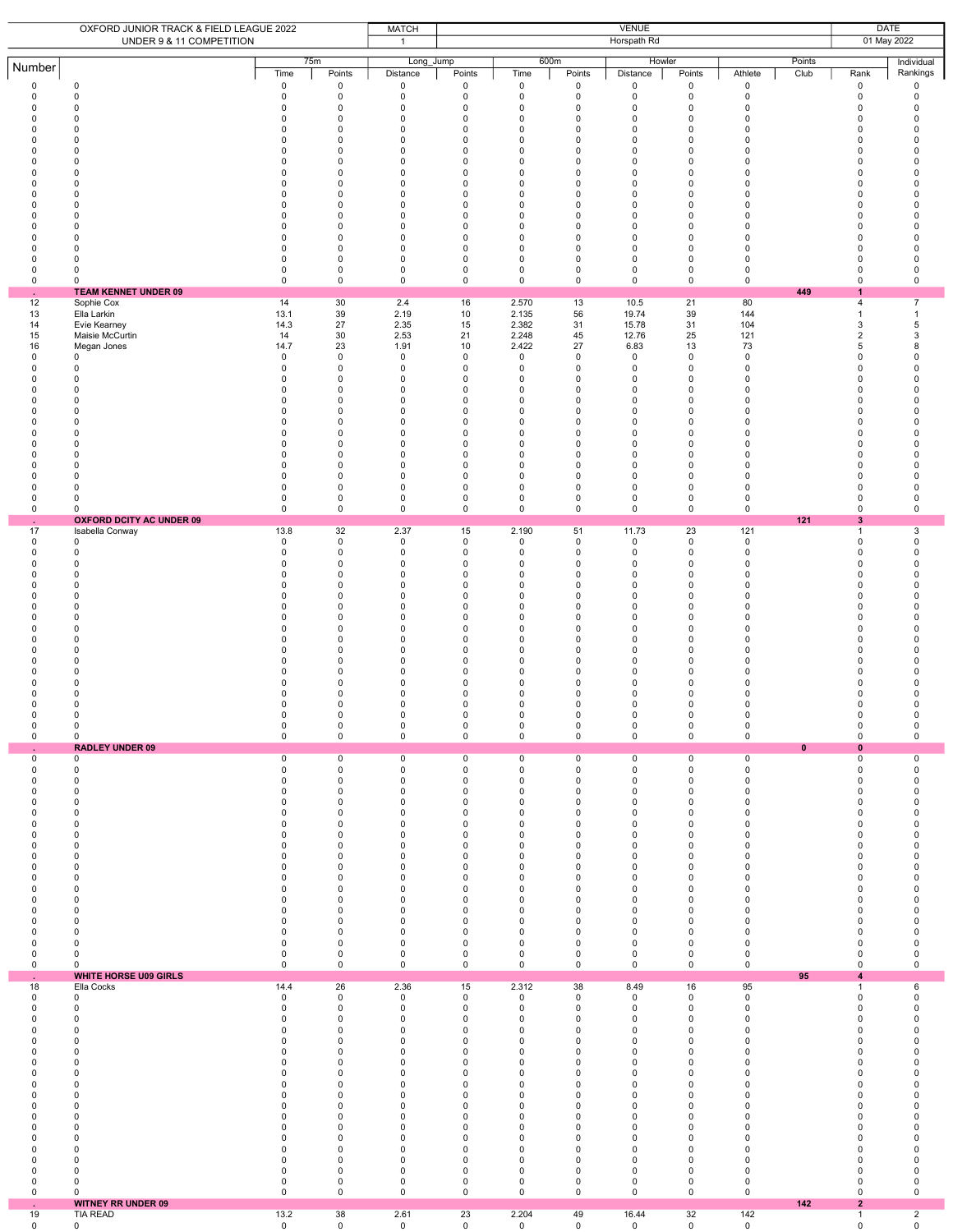|        | OXFORD JUNIOR TRACK & FIELD LEAGUE 2022 |      |        | <b>MATCH</b> |        |      |        | <b>VENUE</b> |        |         |        |      | <b>DATE</b> |
|--------|-----------------------------------------|------|--------|--------------|--------|------|--------|--------------|--------|---------|--------|------|-------------|
|        | UNDER 9 & 11 COMPETITION                |      |        |              |        |      |        | Horspath Rd  |        |         |        |      | 01 May 2022 |
|        |                                         |      |        |              |        |      |        |              |        |         |        |      |             |
| Number |                                         |      | 75m    | Long_Jump    |        | 600m |        | Howler       |        |         | Points |      | Individual  |
|        |                                         | Time | Points | Distance     | Points | Time | Points | Distance     | Points | Athlete | Club   | Rank | Rankings    |
|        |                                         |      |        |              |        |      |        |              |        |         |        |      |             |
|        |                                         |      |        |              |        |      |        |              |        |         |        |      |             |
|        |                                         |      |        |              |        |      |        |              |        |         |        |      |             |
|        |                                         |      |        |              |        |      |        |              |        |         |        |      |             |
|        |                                         |      |        |              |        |      |        |              |        |         |        |      |             |
|        |                                         |      |        |              |        |      |        |              |        |         |        |      |             |
|        |                                         |      |        |              |        |      |        |              |        |         |        |      |             |
|        |                                         |      |        |              |        |      |        |              |        |         |        |      |             |
|        |                                         |      |        |              |        |      |        |              |        |         |        |      |             |
|        |                                         |      |        |              |        |      |        |              |        |         |        |      |             |
|        |                                         |      |        |              |        |      |        |              |        |         |        |      |             |
|        |                                         |      |        |              |        |      |        |              |        |         |        |      |             |
|        |                                         |      |        |              |        |      |        |              |        |         |        |      |             |
|        |                                         |      |        |              |        |      |        |              |        |         |        |      |             |
|        |                                         |      |        |              |        |      |        |              |        |         |        |      |             |
|        |                                         |      |        |              |        |      |        |              |        |         |        |      |             |
|        |                                         |      |        |              |        |      |        |              |        |         |        |      |             |
|        |                                         |      |        |              |        |      |        |              |        |         |        |      |             |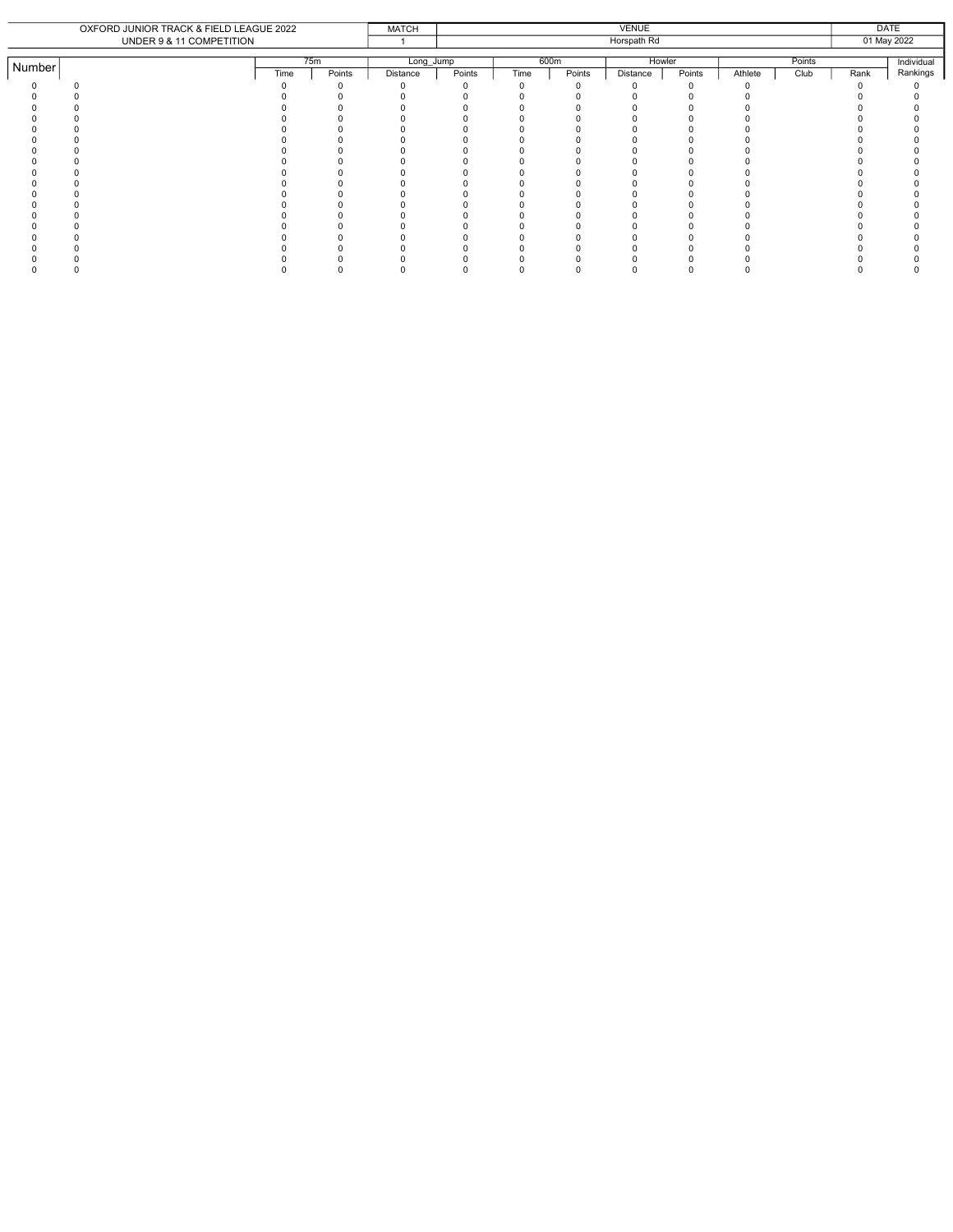|                                                                                                                                                                                | OXFORD JUNIOR TRACK & FIELD LEAGUE 2022<br>UNDER 9 & 11 COMPETITION                                                                                                                                                                                                                                                                          |                                                                                                                                                                                              |                                                                                                                                                                                                                                                                      |                                                                                                                                                                                       |                                                                                                                                                                                                                     | <b>VENUE</b><br>Horspath Rd                                                                                                                              |                                                                                                                                                                                          |                                                                                                                                                                                                                                       |                                                                                                                                                                                                                             |                                                                                                                                                                                    |             |                                                                                                                                                                                                                                                                                                           | <b>DATE</b><br>01 May 2022                                                                                                                                                                                                        |  |  |
|--------------------------------------------------------------------------------------------------------------------------------------------------------------------------------|----------------------------------------------------------------------------------------------------------------------------------------------------------------------------------------------------------------------------------------------------------------------------------------------------------------------------------------------|----------------------------------------------------------------------------------------------------------------------------------------------------------------------------------------------|----------------------------------------------------------------------------------------------------------------------------------------------------------------------------------------------------------------------------------------------------------------------|---------------------------------------------------------------------------------------------------------------------------------------------------------------------------------------|---------------------------------------------------------------------------------------------------------------------------------------------------------------------------------------------------------------------|----------------------------------------------------------------------------------------------------------------------------------------------------------|------------------------------------------------------------------------------------------------------------------------------------------------------------------------------------------|---------------------------------------------------------------------------------------------------------------------------------------------------------------------------------------------------------------------------------------|-----------------------------------------------------------------------------------------------------------------------------------------------------------------------------------------------------------------------------|------------------------------------------------------------------------------------------------------------------------------------------------------------------------------------|-------------|-----------------------------------------------------------------------------------------------------------------------------------------------------------------------------------------------------------------------------------------------------------------------------------------------------------|-----------------------------------------------------------------------------------------------------------------------------------------------------------------------------------------------------------------------------------|--|--|
| Number                                                                                                                                                                         |                                                                                                                                                                                                                                                                                                                                              |                                                                                                                                                                                              | 75m                                                                                                                                                                                                                                                                  | $\mathbf{1}$<br>Long Jump                                                                                                                                                             |                                                                                                                                                                                                                     | 600m                                                                                                                                                     |                                                                                                                                                                                          | Howler                                                                                                                                                                                                                                |                                                                                                                                                                                                                             |                                                                                                                                                                                    | Points      |                                                                                                                                                                                                                                                                                                           | Individual                                                                                                                                                                                                                        |  |  |
|                                                                                                                                                                                | <b>ABINGDON UNDER 11</b>                                                                                                                                                                                                                                                                                                                     | Time                                                                                                                                                                                         | Points                                                                                                                                                                                                                                                               | Distance                                                                                                                                                                              | Points                                                                                                                                                                                                              | Time                                                                                                                                                     | Points                                                                                                                                                                                   | Distance                                                                                                                                                                                                                              | Points                                                                                                                                                                                                                      | Athlete                                                                                                                                                                            | Club<br>716 | Rank<br>$\overline{2}$                                                                                                                                                                                                                                                                                    | Rankings                                                                                                                                                                                                                          |  |  |
| 20<br>21<br>22<br>23<br>24<br>25<br>26<br>27<br>28                                                                                                                             | Oscar COOKE<br>James de BRESSER<br>James PEARSON<br>Archie HARRISON<br>Milan BALAZ<br>Asa COUGHLAN<br>Samuel JONES<br>Theodore COOKSON<br>Andrew NIXON-GAGG                                                                                                                                                                                  | 14<br>12.5<br>13.4<br>12<br>13.6<br>13<br>13.8<br>13.2<br>12.9                                                                                                                               | 30<br>45<br>36<br>50<br>34<br>40<br>32<br>38<br>41                                                                                                                                                                                                                   | 2.7<br>2.94<br>2.73<br>3.26<br>2.68<br>3.06<br>2.45<br>3.02<br>2.59                                                                                                                   | 26<br>34<br>27<br>45<br>26<br>38<br>18<br>37<br>23                                                                                                                                                                  | 2.352<br>2.045<br>2.095<br>2.246<br>2.161<br>2.217<br>2.078<br>2.082<br>2.087                                                                            | 34<br>65<br>60<br>45<br>53<br>48<br>62<br>61<br>61                                                                                                                                       | 9.43<br>20.64<br>20.29<br>21.68<br>21.37<br>25.62<br>11.25<br>17.74<br>21.54                                                                                                                                                          | 18<br>41<br>40<br>43<br>42<br>51<br>22<br>35<br>43                                                                                                                                                                          | 108<br>185<br>163<br>183<br>155<br>177<br>134<br>171<br>168                                                                                                                        |             | $\overline{9}$<br>$\overline{1}$<br>6<br>$\overline{2}$<br>$\overline{7}$<br>3<br>8<br>$\overline{4}$<br>5                                                                                                                                                                                                | 45<br>8<br>19<br>9<br>26<br>12<br>39<br>15<br>17                                                                                                                                                                                  |  |  |
| 29<br>30<br>0<br>$\Omega$<br>$\Omega$<br>$\Omega$<br>$\Omega$<br>0<br>0<br>0                                                                                                   | William SANTIAGO<br><b>CODY JACKSON</b><br>0<br>$\mathbf 0$<br>$\mathbf 0$<br>0<br>$\Omega$<br>$\Omega$<br>0<br>$\Omega$                                                                                                                                                                                                                     | 14.2<br>13.9<br>$\mathbf 0$<br>$\mathbf 0$<br>$\Omega$<br>$\Omega$<br>$\Omega$<br>0<br>0<br>$\mathbf 0$                                                                                      | 28<br>31<br>$\mathbf 0$<br>$\mathbf 0$<br>$\mathbf 0$<br>$\mathbf 0$<br>$\mathbf 0$<br>$\mathbf 0$<br>$\pmb{0}$<br>$\mathbf 0$                                                                                                                                       | 2.28<br>2.02<br>0<br>$\mathbf 0$<br>0<br>$\Omega$<br>$\Omega$<br>0<br>$\pmb{0}$<br>$\mathbf 0$                                                                                        | 12<br>10<br>$\pmb{0}$<br>$\mathbf 0$<br>0<br>$\pmb{0}$<br>$\mathbf 0$<br>$\pmb{0}$<br>$\pmb{0}$<br>$\pmb{0}$                                                                                                        | 2.387<br>2.443<br>0<br>0<br>$\Omega$<br>0<br>$\Omega$<br>0<br>0<br>0                                                                                     | 31<br>25<br>0<br>0<br>0<br>$\mathbf 0$<br>$\Omega$<br>0<br>$\mathsf 0$<br>0                                                                                                              | 16.24<br>8.67<br>0<br>$\mathbf 0$<br>$\mathbf 0$<br>0<br>$\Omega$<br>0<br>0<br>$\mathbf 0$                                                                                                                                            | 32<br>17<br>0<br>$\mathbf 0$<br>$\Omega$<br>0<br>$\Omega$<br>0<br>0<br>$\mathbf 0$                                                                                                                                          | 103<br>83<br>$\mathsf 0$<br>0<br>0<br>0<br>$\Omega$<br>0<br>0<br>0                                                                                                                 |             | 10<br>11<br>$\mathbf 0$<br>$\mathbf 0$<br>$\mathbf 0$<br>$\mathbf 0$<br>$\Omega$<br>$\mathbf 0$<br>$\mathbf 0$<br>$\mathbf 0$                                                                                                                                                                             | 47<br>49<br>0<br>$\mathbf 0$<br>$\Omega$<br>$\Omega$<br>$\Omega$<br>0<br>$\mathbf 0$<br>$\mathbf 0$                                                                                                                               |  |  |
| 0<br>$\sim$                                                                                                                                                                    | $\mathbf 0$<br><b>BANBURY UNDER 11</b>                                                                                                                                                                                                                                                                                                       | 0                                                                                                                                                                                            | $\pmb{0}$                                                                                                                                                                                                                                                            | 0                                                                                                                                                                                     | $\mathsf 0$                                                                                                                                                                                                         | 0                                                                                                                                                        | $\mathbf 0$                                                                                                                                                                              | 0                                                                                                                                                                                                                                     | 0                                                                                                                                                                                                                           | 0                                                                                                                                                                                  | 606         | $\mathbf 0$<br>5                                                                                                                                                                                                                                                                                          | 0                                                                                                                                                                                                                                 |  |  |
| 31<br>32<br>33<br>34<br>35<br>0<br>$\Omega$<br>0<br>0<br>0<br>0<br>$\Omega$<br>$\Omega$<br>0<br>0<br>$\Omega$<br>0<br>0<br>0<br>$\mathsf 0$                                    | Sam Lewis<br>Lucas Bonnefin<br>Oscar O'Hagan<br>Theo Fletcher<br>Jago Deane<br>$\mathsf 0$<br>$\mathbf 0$<br>0<br>$\mathbf 0$<br>$\mathbf 0$<br>$\Omega$<br>0<br>$\Omega$<br>$\Omega$<br>$\mathbf 0$<br>$\Omega$<br>$\Omega$<br>$\mathbf 0$<br>$\Omega$<br>$\mathbf 0$<br><b>BICESTER AC UNDER 11</b>                                        | 12.8<br>13.2<br>12.4<br>13.2<br>0<br>0<br>$\Omega$<br>0<br>0<br>$\Omega$<br>$\Omega$<br>0<br>$\Omega$<br>0<br>0<br>$\Omega$<br>$\Omega$<br>0<br>0<br>$\mathsf 0$                             | 42<br>38<br>46<br>38<br>$\mathbf 0$<br>$\mathbf 0$<br>$\mathbf 0$<br>$\mathbf 0$<br>$\mathbf 0$<br>$\mathbf 0$<br>$\mathbf 0$<br>$\mathbf 0$<br>$\mathbf 0$<br>$\mathbf 0$<br>$\mathbf 0$<br>$\mathbf 0$<br>$\mathbf 0$<br>$\mathbf 0$<br>$\mathbf 0$<br>$\mathbf 0$ | 2.49<br>2.76<br>2.81<br>2.61<br>0<br>$\pmb{0}$<br>0<br>0<br>$\pmb{0}$<br>0<br>$\pmb{0}$<br>0<br>0<br>$\pmb{0}$<br>0<br>0<br>$\mathbf 0$<br>0<br>0<br>$\pmb{0}$                        | 19<br>28<br>30<br>23<br>0<br>$\pmb{0}$<br>$\mathbf 0$<br>$\pmb{0}$<br>$\pmb{0}$<br>0<br>$\pmb{0}$<br>0<br>0<br>$\pmb{0}$<br>0<br>0<br>$\pmb{0}$<br>$\pmb{0}$<br>$\pmb{0}$<br>$\mathsf 0$                            | 2.097<br>2.245<br>2.199<br>2.257<br>0.000<br>0<br>0<br>0<br>0<br>$\Omega$<br>$\Omega$<br>0<br>$\Omega$<br>$\Omega$<br>0<br>$\Omega$<br>0<br>0<br>0<br>0  | 60<br>45<br>50<br>44<br>0<br>$\mathsf 0$<br>$\Omega$<br>0<br>$\mathsf 0$<br>$\Omega$<br>$\mathbf 0$<br>$\mathbf 0$<br>0<br>0<br>0<br>0<br>$\mathbf 0$<br>$\mathbf 0$<br>0<br>$\mathsf 0$ | 21.73<br>17.32<br>18.36<br>15.33<br>0<br>0<br>$\Omega$<br>0<br>$\pmb{0}$<br>$\mathbf 0$<br>$\mathbf 0$<br>$\mathbf 0$<br>$\mathbf 0$<br>$\mathbf 0$<br>$\mathbf 0$<br>$\mathbf 0$<br>$\mathbf 0$<br>$\mathbf 0$<br>0<br>$\pmb{0}$     | 43<br>34<br>36<br>30<br>0<br>0<br>$\Omega$<br>0<br>0<br>$\mathbf 0$<br>$\mathbf 0$<br>$\mathbf 0$<br>$\Omega$<br>$\mathbf 0$<br>$\mathbf 0$<br>$\mathbf 0$<br>$\mathbf 0$<br>$\mathbf 0$<br>0<br>$\mathsf 0$                | 164<br>145<br>162<br>135<br>0<br>0<br>$\Omega$<br>$\Omega$<br>0<br>$\Omega$<br>$\Omega$<br>0<br>0<br>$\Omega$<br>0<br>0<br>$\mathbf 0$<br>0<br>0<br>0                              | 590         | $\overline{1}$<br>3<br>$\overline{2}$<br>$\overline{4}$<br>$\mathbf 0$<br>$\mathbf 0$<br>$\Omega$<br>$\mathbf 0$<br>$\mathbf 0$<br>$\mathbf 0$<br>$\mathbf 0$<br>$\mathbf 0$<br>$\mathbf 0$<br>$\mathbf 0$<br>$\mathbf 0$<br>$\mathbf 0$<br>$\mathbf 0$<br>$\mathbf 0$<br>$\mathbf 0$<br>$\mathbf 0$<br>6 | 18<br>31<br>21<br>38<br>0<br>$\mathbf 0$<br>$\mathbf 0$<br>0<br>$\mathbf 0$<br>$\mathbf 0$<br>$\mathbf 0$<br>$\mathbf 0$<br>$\mathbf 0$<br>$\mathbf 0$<br>$\mathbf 0$<br>$\mathbf 0$<br>$\Omega$<br>$\mathbf 0$<br>0<br>$\pmb{0}$ |  |  |
| 36<br>37<br>38<br>39<br>40<br>41<br>42<br>0<br>$\Omega$<br>$\Omega$<br>$\Omega$<br>$\Omega$<br>0<br>0<br>$\Omega$<br>0<br>0<br>$\pmb{0}$<br>$\pmb{0}$<br>0                     | Jaxon Lewis<br>Oliver Jarvey<br>Manny Donaldson<br>Cyrus Ariana<br>Shay Gallagher<br>Jack Murphy<br>Jason Osakwe<br>$\mathbf 0$<br>0<br>0<br>$\mathbf 0$<br>0<br>$\Omega$<br>$\Omega$<br>$\Omega$<br>$\Omega$<br>0<br>0<br>$\mathsf 0$<br>$\mathbf 0$<br><b>TEAM KENNET UNDER 11</b>                                                         | 12.4<br>12.6<br>14<br>13.1<br>13.2<br>13.2<br>12.9<br>$\mathsf 0$<br>0<br>0<br>$\Omega$<br>$\Omega$<br>$\Omega$<br>$\Omega$<br>$\Omega$<br>$\Omega$<br>0<br>0<br>$\mathsf 0$<br>$\mathbf 0$  | 46<br>44<br>30<br>39<br>38<br>38<br>41<br>$\mathbf 0$<br>$\mathbf 0$<br>$\mathbf 0$<br>$\mathbf 0$<br>$\mathbf 0$<br>$\mathbf 0$<br>$\mathbf 0$<br>$\mathbf 0$<br>$\Omega$<br>$\mathbf 0$<br>$\pmb{0}$<br>$\pmb{0}$<br>0                                             | 2.72<br>2.77<br>2.44<br>2.63<br>2.68<br>2.65<br>2.59<br>$\mathbf 0$<br>$\Omega$<br>0<br>$\mathbf 0$<br>$\Omega$<br>0<br>0<br>$\Omega$<br>$\Omega$<br>0<br>$\pmb{0}$<br>$\pmb{0}$<br>0 | 27<br>29<br>18<br>24<br>26<br>25<br>23<br>$\mathsf 0$<br>0<br>0<br>$\pmb{0}$<br>0<br>$\pmb{0}$<br>0<br>0<br>$\mathbf 0$<br>$\pmb{0}$<br>$\mathsf 0$<br>$\mathsf 0$<br>0                                             | 2.243<br>2.109<br>2.347<br>2.149<br>2.115<br>2.226<br>2.239<br>0<br>0<br>0<br>0<br>$\Omega$<br>$\Omega$<br>$\Omega$<br>0<br>$\Omega$<br>0<br>0<br>0<br>0 | 45<br>59<br>35<br>55<br>58<br>47<br>46<br>$\mathsf 0$<br>0<br>0<br>0<br>0<br>0<br>$\Omega$<br>0<br>$\Omega$<br>$\mathsf 0$<br>0<br>$\mathsf 0$<br>0                                      | $\mathbf 0$<br>15.08<br>12.83<br>12.45<br>13.92<br>10.25<br>13.68<br>$\mathbf 0$<br>0<br>$\mathbf 0$<br>$\mathbf 0$<br>0<br>$\mathbf 0$<br>$\Omega$<br>$\Omega$<br>$\Omega$<br>0<br>0<br>$\pmb{0}$<br>$\mathbf 0$                     | $\overline{0}$<br>30<br>25<br>24<br>27<br>20<br>27<br>$\mathbf 0$<br>$\mathbf 0$<br>0<br>$\mathbf 0$<br>$\mathbf 0$<br>0<br>$\Omega$<br>$\mathbf 0$<br>$\Omega$<br>$\mathsf 0$<br>$\mathsf 0$<br>$\mathsf 0$<br>$\mathbf 0$ | 118<br>162<br>108<br>142<br>149<br>130<br>137<br>0<br>0<br>0<br>0<br>$\Omega$<br>0<br>$\Omega$<br>0<br>$\Omega$<br>0<br>0<br>0<br>0                                                | 700         | 6<br>$\overline{1}$<br>$\overline{7}$<br>3<br>$\overline{2}$<br>5<br>$\overline{4}$<br>$\mathbf 0$<br>$\mathbf 0$<br>$\mathbf 0$<br>$\mathbf 0$<br>$\Omega$<br>$\mathbf 0$<br>$\mathbf 0$<br>$\Omega$<br>$\Omega$<br>$\mathbf 0$<br>$\mathbf 0$<br>$\mathbf 0$<br>$\mathbf 0$<br>$\overline{\mathbf{3}}$  | 42<br>21<br>45<br>32<br>29<br>40<br>37<br>$\mathbf 0$<br>$\mathbf 0$<br>$\mathbf 0$<br>$\mathbf 0$<br>$\mathbf 0$<br>$\Omega$<br>$\Omega$<br>$\Omega$<br>$\Omega$<br>$\mathbf 0$<br>0<br>$\pmb{0}$<br>$\mathbf 0$                 |  |  |
| $\mathcal{L}$<br>43<br>44<br>45<br>46<br>47<br>48<br>49<br>50<br>51<br>$\pmb{0}$<br>0<br>0<br>$\Omega$<br>$\Omega$<br>0<br>0<br>0<br>$\mathsf 0$<br>$\mathbf 0$<br>0<br>$\sim$ | Henry Bell<br>Freddie Simpson<br>Darcy Stavrinos<br>Malik Gaye<br>Noah Horton<br>Oscar Larkin<br><b>Elliot Bell</b><br>Luke Stiles<br>Euan Jones<br>$\mathbf 0$<br>$\mathbf 0$<br>$\mathbf 0$<br>0<br>$\mathbf 0$<br>$\mathbf 0$<br>$\mathbf 0$<br>$\mathbf 0$<br>$\mathbf 0$<br>$\mathbf 0$<br>$^{\circ}$<br><b>OXFORD CITY AC UNDER 11</b> | 12.5<br>$\mathbf{0}$<br>$\mathbf 0$<br>12.4<br>14.8<br>12.7<br>12.5<br>13.3<br>13.1<br>$\mathbf 0$<br>$\mathbf 0$<br>0<br>0<br>0<br>0<br>$\mathbf 0$<br>0<br>$\mathbf 0$<br>$\mathbf 0$<br>0 | 45<br>$\mathbf 0$<br>$\mathbf 0$<br>46<br>22<br>43<br>45<br>37<br>39<br>$\mathbf 0$<br>$\mathbf 0$<br>$\mathbf 0$<br>$\mathbf 0$<br>$\mathbf 0$<br>$\mathbf 0$<br>$\mathbf 0$<br>$\mathbf 0$<br>$\mathbf 0$<br>$\mathbf 0$<br>$\mathbf 0$                            | 2.7<br>$\mathbf 0$<br>$\mathbf 0$<br>2.87<br>1.93<br>2.69<br>2.53<br>2.95<br>2.26<br>$\mathsf 0$<br>0<br>$\mathbf 0$<br>0<br>0<br>$\mathbf 0$<br>0<br>0<br>$\mathbf 0$<br>0<br>0      | 26<br>$\mathsf 0$<br>$\mathbf 0$<br>32<br>10<br>26<br>21<br>35<br>12<br>$\mathsf 0$<br>$\mathbf 0$<br>$\pmb{0}$<br>$\pmb{0}$<br>0<br>$\pmb{0}$<br>$\pmb{0}$<br>$\mathbf 0$<br>$\mathsf 0$<br>$\pmb{0}$<br>$\pmb{0}$ | 2.153<br>0.000<br>0.000<br>2.111<br>2.350<br>2.033<br>2.146<br>2.121<br>2.137<br>0<br>0<br>0<br>0<br>0<br>0<br>0<br>0<br>0<br>0<br>0                     | 54<br>$\mathbf 0$<br>0<br>58<br>35<br>66<br>55<br>57<br>56<br>$\mathsf{O}$<br>0<br>$\mathbf 0$<br>$\mathbf 0$<br>0<br>$\mathbf 0$<br>0<br>0<br>0<br>0<br>0                               | 18.31<br>$\mathbf 0$<br>$\mathbf 0$<br>21<br>5.75<br>25.57<br>21.33<br>22.3<br>16.58<br>$\mathsf 0$<br>$\mathbf 0$<br>$\mathbf 0$<br>$\mathbf 0$<br>$\mathbf 0$<br>$\mathbf 0$<br>$\mathbf 0$<br>$\mathbf 0$<br>$\mathbf 0$<br>0<br>0 | 36<br>$\mathbf 0$<br>$\mathbf 0$<br>42<br>11<br>51<br>42<br>44<br>33<br>$\mathsf 0$<br>$\mathbf 0$<br>$\mathbf 0$<br>$\mathbf 0$<br>$\mathbf 0$<br>$\mathbf 0$<br>$\mathbf 0$<br>$\mathbf 0$<br>$\mathbf 0$<br>0<br>0       | 161<br>$\mathbf 0$<br>$^{\circ}$<br>178<br>78<br>186<br>163<br>173<br>140<br>$\mathbf 0$<br>0<br>$\mathbf 0$<br>0<br>0<br>$\mathbf 0$<br>0<br>$\mathbf 0$<br>$\mathbf 0$<br>0<br>0 | 863         | 5<br>$\mathbf 0$<br>$\Omega$<br>$\overline{2}$<br>$\overline{7}$<br>1<br>$\overline{4}$<br>3<br>6<br>$\mathbf 0$<br>$\mathbf 0$<br>$\mathbf 0$<br>$\mathbf 0$<br>$\mathbf 0$<br>$\mathbf 0$<br>$\mathbf 0$<br>$\mathbf 0$<br>$\mathbf 0$<br>$\mathbf 0$<br>$\mathbf 0$<br>$\overline{1}$                  | 24<br>$\mathbf 0$<br>0<br>11<br>50<br>$\overline{7}$<br>19<br>13<br>34<br>$\pmb{0}$<br>$\mathbf 0$<br>$\mathbf 0$<br>$\mathbf 0$<br>$\mathbf 0$<br>$\pmb{0}$<br>$\mathbf 0$<br>$\mathbf 0$<br>$\mathbf 0$<br>$\pmb{0}$<br>0       |  |  |
| 52<br>53<br>54<br>55<br>56<br>57<br>58<br>59<br>60<br>61<br>62<br>63<br>64<br>0<br>$\Omega$<br>$\Omega$<br>0<br>$\mathbf 0$<br>$\mathbf 0$<br>$\mathsf 0$<br>$\mathcal{L}$     | Ethan Hardy<br>Angelo Jones<br>Michael Emmanuel<br>Lucas Crossley<br>Ethan Franklin<br>George Coyle<br>Hans Goodgame<br>Sandro Baker<br>Jacob Spencer<br>Sam Anzarouth<br>Rowan Fisher<br>Rowan Davis-James<br>Kit Stogdon<br>$\mathbf 0$<br>$\mathbf 0$<br>$\mathbf 0$<br>$\mathbf 0$<br>$\Omega$<br>0<br>0<br><b>RADLEY UNDER 11</b>       | 12.6<br>11<br>10.9<br>13.7<br>13.3<br>11.9<br>14.2<br>12.8<br>12.1<br>12.9<br>13.2<br>13<br>14.4<br>0<br>$\mathbf 0$<br>$\Omega$<br>0<br>$\Omega$<br>0<br>$\mathsf 0$                        | 44<br>60<br>61<br>33<br>37<br>51<br>28<br>42<br>49<br>41<br>38<br>40<br>26<br>$\mathbf 0$<br>$\mathbf 0$<br>$\mathbf 0$<br>$\mathbf 0$<br>$\mathbf 0$<br>$\mathbf 0$<br>$\mathbf 0$                                                                                  | 2.56<br>3.15<br>3.79<br>2.51<br>2.56<br>3.35<br>2.23<br>2.43<br>3.33<br>2.69<br>2.82<br>2.41<br>2.07<br>0<br>$\mathbf 0$<br>0<br>$\Omega$<br>0<br>0<br>$\pmb{0}$                      | 22<br>41<br>63<br>20<br>22<br>48<br>11<br>17<br>47<br>26<br>30<br>17<br>10<br>$\mathsf 0$<br>$\mathbf 0$<br>$\mathbf 0$<br>$\pmb{0}$<br>$\mathbf 0$<br>$\mathsf 0$<br>$\mathsf 0$                                   | 2.177<br>2.080<br>1.470<br>2.224<br>2.207<br>2.264<br>2.345<br>2.100<br>2.137<br>2.235<br>2.129<br>2.178<br>2.332<br>0<br>0<br>0<br>0<br>0<br>0<br>0     | 52<br>62<br>83<br>47<br>49<br>43<br>35<br>60<br>56<br>46<br>57<br>52<br>36<br>$\mathsf{O}$<br>$\mathbf 0$<br>0<br>0<br>$\Omega$<br>0<br>$\mathsf{O}$                                     | 25.72<br>25.88<br>25.05<br>20.51<br>21.37<br>20.56<br>17.93<br>26.69<br>28.53<br>13.3<br>18.94<br>23.39<br>12.55<br>0<br>$\mathbf 0$<br>$\mathbf 0$<br>$\mathbf 0$<br>$\Omega$<br>0<br>$\mathbf 0$                                    | 51<br>51<br>50<br>41<br>42<br>41<br>35<br>53<br>57<br>26<br>37<br>46<br>25<br>0<br>$\mathbf 0$<br>$\mathbf 0$<br>0<br>$\mathbf 0$<br>0<br>$\mathbf 0$                                                                       | 169<br>214<br>257<br>141<br>150<br>183<br>109<br>172<br>209<br>139<br>162<br>155<br>97<br>$\mathsf 0$<br>0<br>0<br>0<br>0<br>0<br>$\mathbf 0$                                      | 547         | 6<br>$\overline{2}$<br>$\overline{1}$<br>10<br>9<br>$\overline{4}$<br>12<br>5<br>3<br>11<br>$\overline{7}$<br>8<br>13<br>$\mathbf 0$<br>$\mathbf 0$<br>$\mathbf 0$<br>$\mathbf 0$<br>$\mathbf 0$<br>$\mathbf 0$<br>$\mathbf 0$<br>$\overline{7}$                                                          | 16<br>$\overline{2}$<br>$\mathbf{1}$<br>33<br>28<br>9<br>44<br>14<br>$\overline{4}$<br>36<br>21<br>26<br>48<br>$\pmb{0}$<br>$\mathbf 0$<br>$\mathbf 0$<br>$\mathbf 0$<br>$\Omega$<br>0<br>$\pmb{0}$                               |  |  |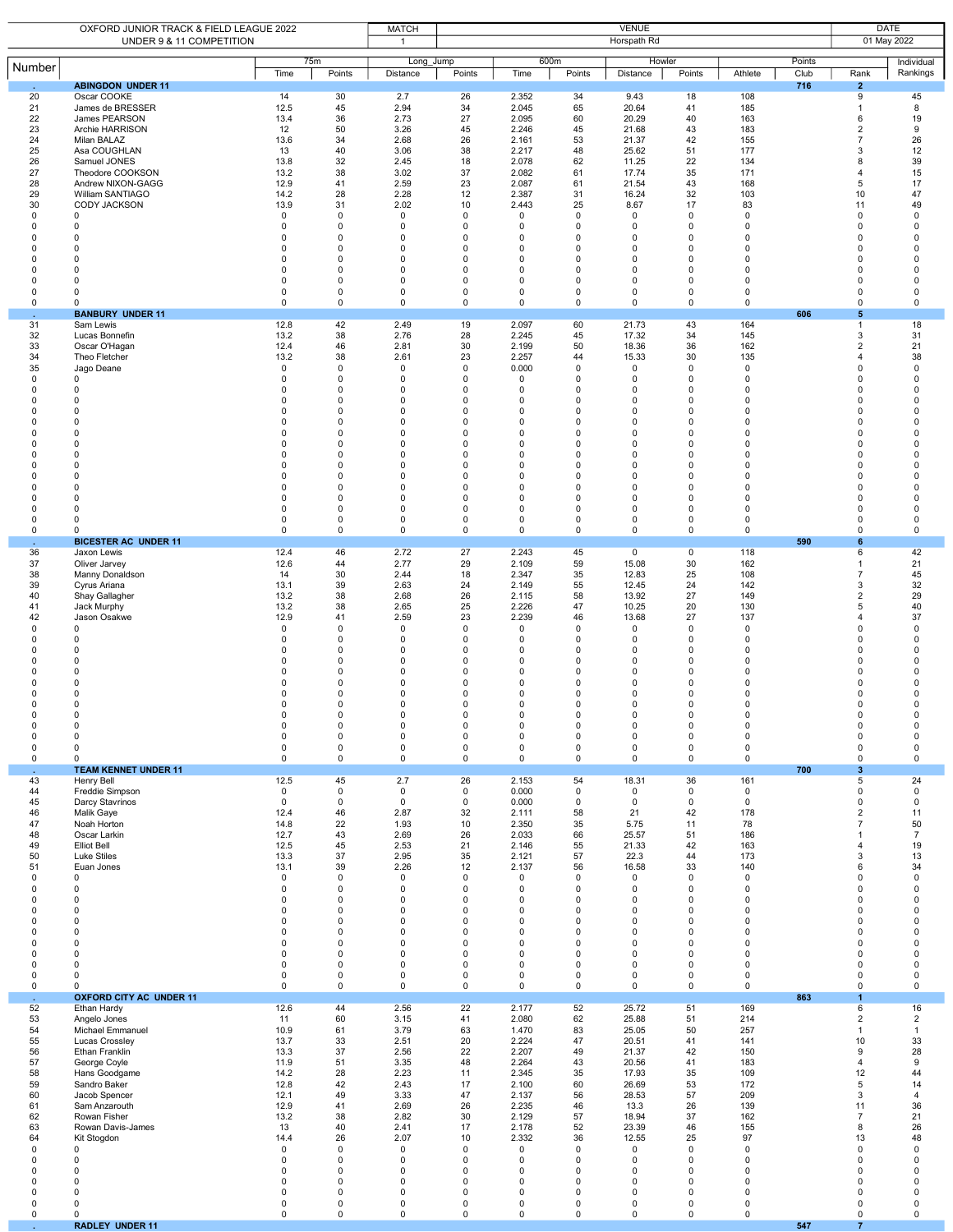|             |                                         |                      |                            |                      |                      |                      |                      |                      |                      |             | <b>DATE</b> |                  |                      |  |
|-------------|-----------------------------------------|----------------------|----------------------------|----------------------|----------------------|----------------------|----------------------|----------------------|----------------------|-------------|-------------|------------------|----------------------|--|
|             | OXFORD JUNIOR TRACK & FIELD LEAGUE 2022 |                      |                            | <b>MATCH</b>         | <b>VENUE</b>         |                      |                      |                      |                      |             |             |                  |                      |  |
|             | UNDER 9 & 11 COMPETITION                |                      |                            | $\mathbf{1}$         |                      |                      |                      | Horspath Rd          |                      |             |             | 01 May 2022      |                      |  |
|             |                                         |                      |                            |                      |                      |                      |                      |                      |                      |             |             |                  |                      |  |
| Number      |                                         |                      | 75m                        | Long Jump            |                      |                      | 600m                 | Howler               |                      |             | Points      |                  | Individual           |  |
|             |                                         | Time                 | Points                     | Distance             | Points               | Time                 | Points               | Distance             | Points               | Athlete     | Club        | Rank             | Rankings             |  |
| 65          | <b>Arthur Sinclair</b>                  | 12.6                 | 44                         | 3.4                  | 50                   | 2.085                | 61                   | 26.4                 | 52                   | 207         |             | $\overline{2}$   | 5                    |  |
| 66          | Maximilian Wyness                       | 13.7                 | 33                         | 2.6                  | 23                   | 2.318                | 38                   | 17.63                | 35                   | 129         |             | 3                | 41                   |  |
| 104         | Marlee Agyare                           | 11.7                 | 53                         | 3.36                 | 48                   | 2.104                | 59                   | 25.95                | 51                   | 211         |             |                  | 3                    |  |
| $\mathbf 0$ | $\Omega$                                | $\Omega$             | $\mathbf 0$                | $\Omega$             | $\Omega$             | $\mathbf 0$          | $\Omega$             | $\Omega$             | $\Omega$             | $\mathbf 0$ |             |                  | $\Omega$             |  |
| $\Omega$    | $\Omega$                                | $\Omega$             | $\mathbf 0$                | $\Omega$             | $\mathbf 0$          | $\Omega$             | $\mathbf 0$          | $\Omega$             | $\Omega$             | 0           |             |                  | $\Omega$             |  |
| $\Omega$    |                                         | $\Omega$             | $\mathbf 0$                | $\Omega$             | $\Omega$             | $\Omega$             | $\Omega$             | $\Omega$             | $\Omega$             | $\Omega$    |             |                  | $\Omega$             |  |
| $\Omega$    | $\Omega$                                | $\Omega$             | $\mathbf 0$                | $\Omega$             | $\Omega$             | $\Omega$             | $\Omega$             | $\Omega$             | $\Omega$             | $\Omega$    |             |                  | $\Omega$             |  |
|             |                                         | $\Omega$             | $\Omega$                   | $\Omega$             | $\Omega$             | $\Omega$             | $\Omega$             | $\Omega$             | $\Omega$             |             |             |                  | $\Omega$             |  |
|             |                                         | $\Omega$             | $\Omega$                   | $\Omega$             | $\Omega$             | $\Omega$             | $\Omega$             | $\Omega$             | $\Omega$             |             |             |                  | $\Omega$             |  |
|             |                                         | $\Omega$             | $\Omega$                   | $\Omega$             | $\Omega$             | $\Omega$             | $\Omega$             | n                    | $\Omega$             |             |             |                  | $\Omega$             |  |
|             |                                         | 0                    | $\Omega$                   | $\Omega$             | $\Omega$             | $\Omega$             | $\Omega$             | $\Omega$             | $\Omega$             |             |             |                  | $\Omega$             |  |
|             |                                         | $\Omega$             | $\Omega$                   | $\Omega$             | $\Omega$             | $\cap$               | $\Omega$             | $\Omega$             | $\Omega$             |             |             |                  | $\Omega$             |  |
|             |                                         | $\Omega$             | $\mathbf 0$                | $\Omega$             | $\Omega$             | $\Omega$             | $\Omega$             | $\Omega$             | $\Omega$             |             |             |                  | O                    |  |
|             |                                         | $\Omega$             | $\Omega$                   | $\Omega$             | $\Omega$             | $\Omega$             | $\Omega$             | $\Omega$             | $\Omega$             |             |             |                  | $\Omega$             |  |
|             |                                         | $\Omega$             | $\Omega$                   | $\Omega$             | $\Omega$             | $\Omega$             | $\Omega$             | $\Omega$             | $\Omega$             | $\Omega$    |             |                  | $\Omega$             |  |
|             | $\Omega$                                | $\Omega$             | $\Omega$                   | $\Omega$             | $\Omega$             | $\Omega$             | $\Omega$             | $\Omega$             | $\Omega$             | $\Omega$    |             |                  | $\Omega$             |  |
| C           |                                         | $\Omega$<br>$\Omega$ | $\Omega$                   | $\Omega$<br>$\Omega$ | $\Omega$<br>$\Omega$ | $\Omega$<br>$\Omega$ | $\Omega$<br>$\Omega$ | $\Omega$<br>$\Omega$ | $\Omega$<br>$\Omega$ | $\Omega$    |             |                  | $\Omega$<br>$\Omega$ |  |
| $\Omega$    |                                         | $\mathbf 0$          | $\mathbf 0$<br>$\mathbf 0$ | $\Omega$             | $\mathbf 0$          | $\mathbf 0$          | $\mathbf 0$          | 0                    | $\mathbf 0$          | $\Omega$    |             | n                | $\Omega$             |  |
| 0           | $\Omega$                                | $\mathbf 0$          | $\mathbf 0$                | $\Omega$             | $\mathbf 0$          | $\mathbf 0$          | $\mathbf 0$          | 0                    | $\mathbf 0$          | 0           |             | $\Omega$         | 0                    |  |
|             | <b>WHITE HORSE U11 BOYS</b>             |                      |                            |                      |                      |                      |                      |                      |                      |             | 118         | 8                |                      |  |
| ×.<br>68    | Freddie Cocks                           | $\mathbf 0$          | $\mathsf 0$                | $\mathbf 0$          | $\mathbf 0$          | 0.000                | $\mathbf 0$          | $\mathbf 0$          | $\mathbf 0$          | $\mathbf 0$ |             | $\mathbf 0$      | $\mathbf 0$          |  |
| 69          | Reggie Weston                           | 14.2                 | 28                         | 2.61                 | 23                   | 2.308                | 39                   | 14.23                | 28                   | 118         |             |                  | 42                   |  |
| 70          | Owen Cartland                           | $\mathbf 0$          | $\mathsf 0$                | $\Omega$             | $\mathbf 0$          | 0.000                | $\mathbf 0$          | $\mathbf 0$          | $\Omega$             | $\mathsf 0$ |             |                  | 0                    |  |
| $\Omega$    | $\Omega$                                | $\Omega$             | $\mathsf 0$                | $\Omega$             | $\Omega$             | $\mathbf 0$          | $\mathbf 0$          | $\Omega$             | $\Omega$             | $\Omega$    |             |                  | $\Omega$             |  |
|             |                                         | $\Omega$             | $\mathbf 0$                | $\Omega$             | $\Omega$             | $\Omega$             | $\Omega$             | U                    | $\Omega$             |             |             |                  | $\Omega$             |  |
|             |                                         | 0                    | $\Omega$                   | $\Omega$             | $\Omega$             | $\Omega$             | $\Omega$             | $\Omega$             | $\Omega$             |             |             |                  | $\Omega$             |  |
|             |                                         | $\Omega$             | $\mathbf 0$                | $\Omega$             | $\Omega$             | $\Omega$             | $\Omega$             | $\Omega$             | $\Omega$             |             |             |                  | $\Omega$             |  |
|             |                                         | $\Omega$             | $\Omega$                   | $\Omega$             | $\Omega$             | $\Omega$             | $\Omega$             | $\Omega$             | $\Omega$             |             |             |                  | $\Omega$             |  |
|             | $\Omega$                                | $\Omega$             | $\Omega$                   | $\Omega$             | $\Omega$             | $\Omega$             | $\Omega$             | $\Omega$             | $\Omega$             | $\Omega$    |             |                  | $\Omega$             |  |
|             |                                         | $\Omega$             | $\Omega$                   | $\Omega$             | $\Omega$             | $\Omega$             | $\Omega$             | $\Omega$             | $\Omega$             |             |             |                  | $\Omega$             |  |
|             | $\Omega$                                | $\Omega$             | $\Omega$                   | $\Omega$             | $\Omega$             | $\Omega$             | $\Omega$             | $\Omega$             | $\Omega$             | $\Omega$    |             |                  | $\Omega$             |  |
|             |                                         | $\Omega$             | $\Omega$                   | $\Omega$             | $\Omega$             | $\Omega$             | $\Omega$             | $\Omega$             | $\Omega$             | $\Omega$    |             |                  | $\Omega$             |  |
|             | $\Omega$                                | $\Omega$             | $\Omega$                   | $\Omega$             | $\Omega$             | $\Omega$             | $\Omega$             | $\Omega$             | $\Omega$             | $\Omega$    |             |                  | $\Omega$             |  |
|             | $\Omega$                                | $\Omega$             | $\Omega$                   | $\Omega$             | $\Omega$             | $\Omega$             | $\Omega$             | $\Omega$             | $\Omega$             | $\Omega$    |             |                  | $\Omega$             |  |
|             | $\Omega$                                | $\Omega$             | $\Omega$                   | $\Omega$             | $\Omega$             | $\Omega$             | $\Omega$             | $\Omega$             | $\Omega$             | $\Omega$    |             |                  | $\Omega$             |  |
|             | n                                       | $\Omega$             | $\mathbf 0$                | $\Omega$             | $\Omega$             | $\Omega$             | $\Omega$             | $\Omega$             | $\Omega$             | $\Omega$    |             |                  | $\Omega$             |  |
| C           | $\Omega$                                | $\Omega$             | $\mathbf 0$                | $\Omega$             | $\Omega$             | $\Omega$             | $\Omega$             | $\Omega$             | $\Omega$             | $\Omega$    |             |                  | $\Omega$             |  |
| U           | n                                       | $\Omega$             | 0                          | $\Omega$             | $\mathbf 0$          | $\Omega$             | $\Omega$             | $\Omega$             | $\Omega$             | $\Omega$    |             |                  | $\Omega$             |  |
| $\Omega$    | $\Omega$                                | 0                    | $\mathsf 0$                | $\mathbf 0$          | $\pmb{0}$            | $\mathbf 0$          | $\mathbf 0$          | 0                    | $\mathbf 0$          | 0           |             | $\Omega$         | 0                    |  |
| $\Omega$    | $\Omega$                                | $\Omega$             | $\mathbf 0$                | $\Omega$             | $\Omega$             | $\Omega$             | $\Omega$             | $\Omega$             | $\Omega$             | $\Omega$    |             | $\Omega$         | $\Omega$             |  |
| ×.          | <b>WITNEY RR UNDER 11</b>               |                      |                            |                      |                      |                      |                      |                      |                      |             | 647         | $\blacktriangle$ |                      |  |
| 71          | <b>HARRY CLAY</b>                       | 13                   | 40                         | 2.55                 | 21                   | 2.132                | 56                   | 16.16                | 32                   | 149         |             | 3                | 29                   |  |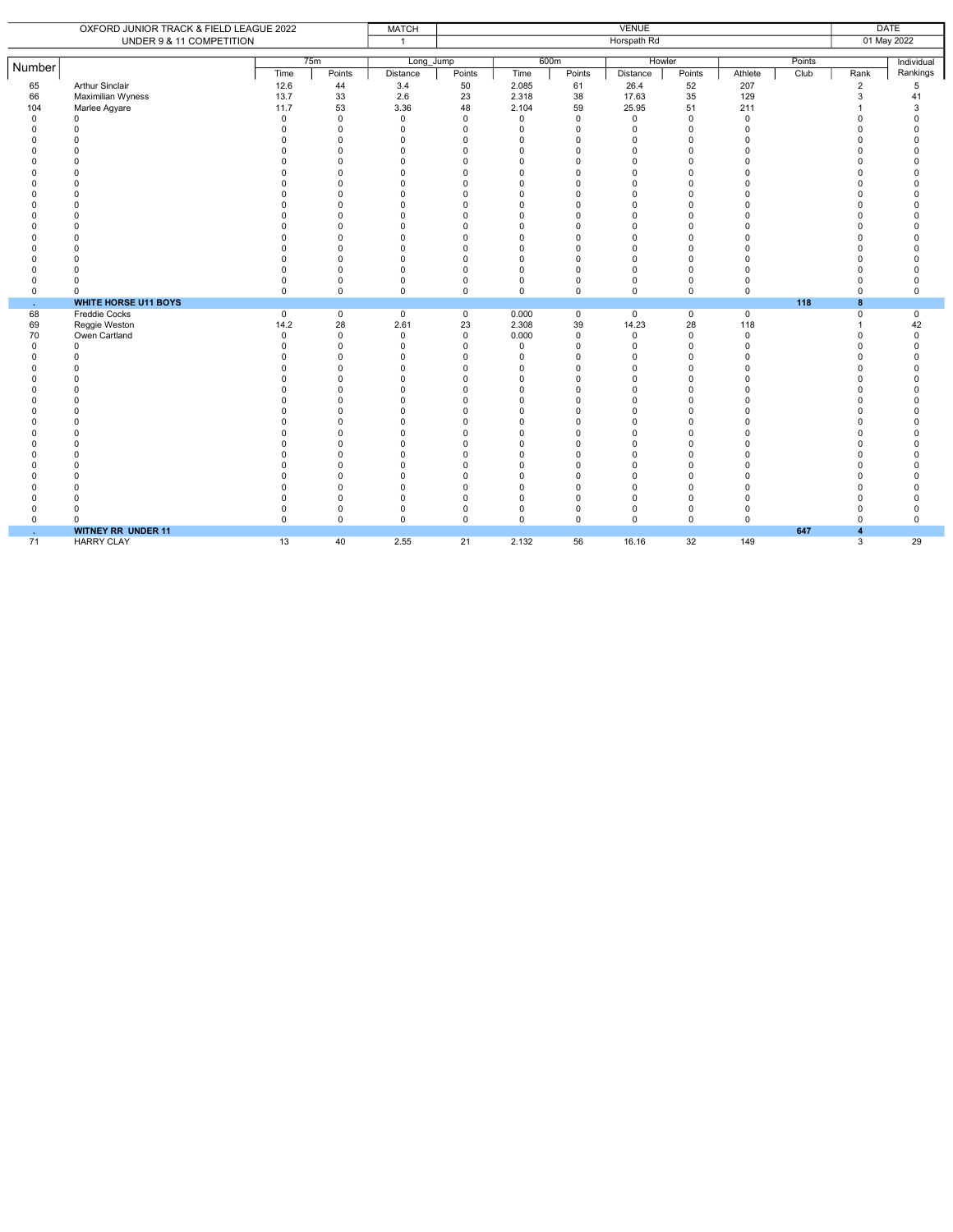|                                                                                                                                                                                                                        | OXFORD JUNIOR TRACK & FIELD LEAGUE 2022<br>UNDER 9 & 11 COMPETITION                                                                                                                                                                                                                                      |                                                                                                                                                                                                                          | <b>VENUE</b><br><b>MATCH</b><br>Horspath Rd<br>$\mathbf{1}$                                                                                                                                                       |                                                                                                                                                                                                   |                                                                                                                                                                         |                                                                                                                                                                                                                                              |                                                                                                                                                                                                                                                           |                                                                                                                                                                                                           |                                                                                                                                                                                                                                                   |                                                                                                                                                        | <b>DATE</b><br>01 May 2022 |                                                                                                                                                                                                                                                      |                                                                                                                                                                      |
|------------------------------------------------------------------------------------------------------------------------------------------------------------------------------------------------------------------------|----------------------------------------------------------------------------------------------------------------------------------------------------------------------------------------------------------------------------------------------------------------------------------------------------------|--------------------------------------------------------------------------------------------------------------------------------------------------------------------------------------------------------------------------|-------------------------------------------------------------------------------------------------------------------------------------------------------------------------------------------------------------------|---------------------------------------------------------------------------------------------------------------------------------------------------------------------------------------------------|-------------------------------------------------------------------------------------------------------------------------------------------------------------------------|----------------------------------------------------------------------------------------------------------------------------------------------------------------------------------------------------------------------------------------------|-----------------------------------------------------------------------------------------------------------------------------------------------------------------------------------------------------------------------------------------------------------|-----------------------------------------------------------------------------------------------------------------------------------------------------------------------------------------------------------|---------------------------------------------------------------------------------------------------------------------------------------------------------------------------------------------------------------------------------------------------|--------------------------------------------------------------------------------------------------------------------------------------------------------|----------------------------|------------------------------------------------------------------------------------------------------------------------------------------------------------------------------------------------------------------------------------------------------|----------------------------------------------------------------------------------------------------------------------------------------------------------------------|
| Number<br>72<br>73<br>74<br>$\mathsf 0$<br>$\Omega$<br>$\Omega$<br>0<br>$\Omega$<br>$\Omega$<br>$\Omega$<br>$\Omega$<br>$\Omega$<br>$\mathbf 0$<br>ŋ<br>$\Omega$<br>$\Omega$<br>$\Omega$<br>$\mathbf 0$<br>$\mathsf 0$ | OLIVER HEMMINGS-FRENDO<br><b>HARRY HUDSON</b><br><b>DYLAN HAMBRIDGE</b><br>$\mathbf 0$<br>$\mathbf 0$<br>$\mathbf 0$<br>0<br>$\Omega$<br>$\Omega$<br>$\Omega$<br>$\Omega$<br>0<br>$\Omega$<br>$\Omega$<br>$\Omega$<br>$\Omega$<br>$\Omega$<br>0<br>0<br><b>ABINGDON UNDER 11</b>                         | Time<br>12.8<br>12.8<br>12<br>$\mathbf 0$<br>0<br>$\Omega$<br>0<br>$\Omega$<br>$\Omega$<br>$\Omega$<br>$\Omega$<br>$\Omega$<br>0<br>$\Omega$<br>$\Omega$<br>0<br>$\Omega$<br>0<br>$\mathsf 0$                            | 75m<br>Points<br>42<br>42<br>50<br>0<br>$\mathbf 0$<br>$\mathbf 0$<br>0<br>$\mathbf 0$<br>0<br>$\mathbf 0$<br>$\mathbf 0$<br>0<br>0<br>$\mathbf 0$<br>$\mathbf 0$<br>$\mathbf 0$<br>$\mathbf 0$<br>0<br>$\pmb{0}$ | Long_Jump<br>Distance<br>2.87<br>1.93<br>3.47<br>0<br>$\mathbf 0$<br>0<br>0<br>$\mathbf 0$<br>0<br>$\Omega$<br>$\Omega$<br>0<br>0<br>$\mathbf 0$<br>0<br>$\Omega$<br>$\Omega$<br>0<br>$\mathsf 0$ | Points<br>32<br>10<br>52<br>0<br>$\Omega$<br>0<br>0<br>$\Omega$<br>0<br>0<br>$\Omega$<br>0<br>$\pmb{0}$<br>0<br>0<br>0<br>0<br>$\pmb{0}$<br>$\mathsf 0$                 | 600m<br>Time<br>2.189<br>2.274<br>2.001<br>0<br>$\Omega$<br>$\mathbf 0$<br>0<br>$\Omega$<br>$\mathbf 0$<br>$\pmb{0}$<br>$\Omega$<br>$\mathbf 0$<br>$\pmb{0}$<br>$\mathbf 0$<br>$\mathbf 0$<br>$\mathbf 0$<br>0<br>$\pmb{0}$<br>0             | Points<br>51<br>42<br>69<br>$\mathbf 0$<br>$\mathbf 0$<br>$\mathbf 0$<br>0<br>$\mathbf 0$<br>$\mathbf 0$<br>$\mathbf 0$<br>$\Omega$<br>0<br>$\pmb{0}$<br>$\mathbf 0$<br>$\mathbf 0$<br>$\mathbf 0$<br>$\mathbf 0$<br>0<br>$\mathbf 0$                     | Howler<br>Distance<br>18.24<br>23.4<br>13.05<br>$\mathbf 0$<br>0<br>0<br>$\pmb{0}$<br>$\mathbf 0$<br>0<br>$\pmb{0}$<br>$\Omega$<br>0<br>$\pmb{0}$<br>0<br>$\mathbf 0$<br>0<br>0<br>$\pmb{0}$<br>$\pmb{0}$ | Points<br>36<br>46<br>26<br>$\mathbf 0$<br>$\Omega$<br>$\mathbf 0$<br>$\mathsf 0$<br>$\Omega$<br>$\mathbf 0$<br>$\mathbf 0$<br>$\Omega$<br>$\mathbf 0$<br>$\pmb{0}$<br>$\mathbf 0$<br>$\mathbf 0$<br>$\mathbf 0$<br>$\mathbf 0$<br>$\pmb{0}$<br>0 | Athlete<br>161<br>140<br>197<br>0<br>0<br>0<br>0<br>$\Omega$<br>0<br>0<br>$\Omega$<br>0<br>0<br>0<br>$\mathbf 0$<br>0<br>0<br>0<br>0                   | Points<br>Club<br>314      | Rank<br>$\overline{2}$<br>$\overline{4}$<br>$\mathbf{1}$<br>0<br>$\Omega$<br>$\Omega$<br>0<br>$\Omega$<br>0<br>$\mathbf 0$<br>$\Omega$<br>0<br>0<br>$\Omega$<br>$\Omega$<br>$\mathbf 0$<br>$\mathbf 0$<br>$\mathbf 0$<br>$\pmb{0}$<br>$\overline{7}$ | Individual<br>Rankings<br>24<br>34<br>6<br>0<br>$\Omega$<br>0<br>0<br>$\Omega$<br>0<br>0<br>$\Omega$<br>0<br>0<br>0<br>0<br>$\Omega$<br>$\Omega$<br>0<br>$\mathsf 0$ |
| 75<br>76<br>77<br>78<br>0<br>0<br>0<br>$\Omega$<br>$\Omega$<br>$\Omega$<br>$\Omega$<br>$\Omega$<br>$\Omega$<br>$\Omega$<br>$\Omega$<br>$\Omega$<br>$\Omega$<br>$\Omega$<br>$\Omega$<br>0                               | <b>Beatrix BEWICK</b><br>Emily BROWN<br>Elizabeth HOWLIN<br>Rebecca HERMSEN<br>0<br>0<br>0<br>$\Omega$<br>$\Omega$<br>$\Omega$<br>$\Omega$<br>$\Omega$<br>$\Omega$<br>$\Omega$<br>$\Omega$<br>$\Omega$<br>$\Omega$<br>0<br><sup>0</sup><br>0                                                             | 13.1<br>$\mathsf 0$<br>14.4<br>14.3<br>0<br>$\mathbf 0$<br>$\Omega$<br>$\Omega$<br>$\Omega$<br>$\Omega$<br>0<br>$\Omega$<br>$\Omega$<br>$\Omega$<br>$\Omega$<br>$\Omega$<br>$\Omega$<br>0<br>$\mathbf 0$<br>$\mathsf 0$  | 39<br>$\mathsf 0$<br>26<br>27<br>0<br>$\mathbf 0$<br>0<br>$\mathbf 0$<br>$\mathbf 0$<br>$\mathbf 0$<br>0<br>0<br>$\mathbf 0$<br>$\mathbf 0$<br>0<br>$\mathbf 0$<br>$\mathbf 0$<br>0<br>0<br>$\mathsf 0$           | 2.68<br>$\mathsf 0$<br>2.3<br>0<br>0<br>$\mathbf 0$<br>0<br>0<br>$\Omega$<br>0<br>0<br>0<br>0<br>$\Omega$<br>$\Omega$<br>$\Omega$<br>0<br>0<br>0<br>$\mathsf 0$                                   | 26<br>$\mathsf 0$<br>13<br>$\pmb{0}$<br>0<br>0<br>0<br>0<br>0<br>0<br>0<br>0<br>$\mathbf 0$<br>0<br>0<br>$\mathbf 0$<br>0<br>0<br>0<br>$\mathsf 0$                      | 2.198<br>0.000<br>2.319<br>2.300<br>$^{\circ}$<br>0<br>0<br>0<br>$\mathbf 0$<br>$\mathbf 0$<br>$\mathbf 0$<br>0<br>$\mathbf 0$<br>$\mathbf 0$<br>$\mathbf 0$<br>$\mathbf 0$<br>0<br>0<br>0<br>0                                              | 50<br>$\mathbf 0$<br>38<br>40<br>0<br>$\mathbf 0$<br>$\mathbf 0$<br>$\mathbf 0$<br>$\mathbf 0$<br>$\mathbf 0$<br>$\mathbf 0$<br>0<br>$\mathbf 0$<br>$\mathbf 0$<br>0<br>$\mathbf 0$<br>$\mathbf 0$<br>$\mathbf 0$<br>$\mathbf 0$<br>$\mathbf 0$           | 11.39<br>$\mathsf 0$<br>8.29<br>8.91<br>0<br>0<br>$\mathbf 0$<br>0<br>0<br>$\mathbf 0$<br>0<br>0<br>$\mathbf 0$<br>0<br>0<br>$\mathbf 0$<br>0<br>0<br>0<br>$\pmb{0}$                                      | 22<br>$\mathbf 0$<br>16<br>17<br>0<br>$\mathbf 0$<br>$\pmb{0}$<br>$\mathbf 0$<br>$\mathbf 0$<br>$\mathbf 0$<br>$\mathbf 0$<br>0<br>$\mathbf 0$<br>$\mathbf 0$<br>$\mathbf 0$<br>$\mathbf 0$<br>$\mathbf 0$<br>0<br>$\mathbf 0$<br>0               | 137<br>$\mathbf 0$<br>93<br>84<br>0<br>0<br>0<br>0<br>0<br>$\mathbf 0$<br>0<br>0<br>$\mathbf 0$<br>0<br>0<br>$\mathbf 0$<br>0<br>0<br>0<br>$\mathbf 0$ |                            | $\mathbf{1}$<br>$\pmb{0}$<br>2<br>3<br>$\mathbf 0$<br>$\mathbf 0$<br>$\mathbf 0$<br>$\mathbf 0$<br>$\mathbf 0$<br>$\mathbf 0$<br>$\mathbf 0$<br>0<br>$\mathbf 0$<br>$\Omega$<br>0<br>$\mathbf 0$<br>$\mathbf 0$<br>$\mathbf 0$<br>$\mathbf 0$<br>0   | 10<br>$\mathbf 0$<br>29<br>33<br>0<br>0<br>0<br>0<br>0<br>0<br>0<br>0<br>0<br>$\Omega$<br>$\Omega$<br>0<br>0<br>0<br>0<br>$\mathbf 0$                                |
| ä,<br>79<br>80<br>0<br>$\Omega$<br>$\Omega$<br>$\Omega$<br>$\Omega$<br>$\Omega$<br>0<br>$\Omega$<br>$\Omega$<br>$\Omega$<br>$\Omega$<br>$\Omega$<br>$\mathbf 0$<br>$\Omega$<br>0<br>$\Omega$<br>0<br>$\mathsf 0$       | <b>BANBURY UNDER 11</b><br>Daisy Wagstaff<br>Francesca Whitehead<br>0<br>0<br>$\Omega$<br>O<br>O<br>$\Omega$<br>$\Omega$<br>$\Omega$<br>$\Omega$<br>$\Omega$<br>$\Omega$<br>$\Omega$<br>$\Omega$<br>$\Omega$<br>0<br>$\Omega$<br>0<br>0                                                                  | 14.1<br>13.6<br>$\mathsf 0$<br>$\mathbf 0$<br>$\Omega$<br>0<br>$\Omega$<br>$\Omega$<br>0<br>$\Omega$<br>$\Omega$<br>$\Omega$<br>$\Omega$<br>$\Omega$<br>$\Omega$<br>$\Omega$<br>$\Omega$<br>$\Omega$<br>0<br>$\mathsf 0$ | 29<br>34<br>0<br>$\mathsf 0$<br>$\mathbf 0$<br>0<br>$\mathbf 0$<br>$\mathbf 0$<br>0<br>$\mathbf 0$<br>0<br>0<br>$\mathbf 0$<br>0<br>0<br>$\Omega$<br>$\mathbf 0$<br>$\Omega$<br>0<br>$\mathsf 0$                  | 2.73<br>2.21<br>0<br>$\mathsf 0$<br>$\Omega$<br>$\Omega$<br>$\mathbf 0$<br>0<br>0<br>$\mathbf 0$<br>0<br>$\Omega$<br>$\Omega$<br>0<br>0<br>0<br>$\Omega$<br>$\Omega$<br>0<br>$\mathsf 0$          | 27<br>10<br>0<br>$\mathbf 0$<br>0<br>0<br>$\Omega$<br>0<br>0<br>$\Omega$<br>0<br>0<br>$\Omega$<br>0<br>0<br>0<br>0<br>$\Omega$<br>0<br>$\mathsf 0$                      | 2.365<br>2.251<br>$\mathbf 0$<br>$\mathbf 0$<br>0<br>0<br>$\Omega$<br>0<br>$\pmb{0}$<br>$\Omega$<br>0<br>0<br>$\Omega$<br>0<br>$\pmb{0}$<br>0<br>0<br>$\Omega$<br>0<br>0                                                                     | 33<br>44<br>0<br>$\mathbf 0$<br>$\mathbf 0$<br>0<br>$\Omega$<br>$\mathbf 0$<br>0<br>$\mathbf 0$<br>$\mathbf 0$<br>$\mathbf 0$<br>$\Omega$<br>0<br>0<br>0<br>$\mathbf 0$<br>$\Omega$<br>0<br>$\mathbf 0$                                                   | 9.25<br>10.43<br>$\mathsf 0$<br>$\mathbf 0$<br>0<br>0<br>$\Omega$<br>0<br>$\pmb{0}$<br>$\mathbf 0$<br>0<br>$\pmb{0}$<br>$\Omega$<br>0<br>$\pmb{0}$<br>0<br>0<br>$\Omega$<br>0<br>$\mathsf 0$              | 18<br>20<br>0<br>$\mathbf 0$<br>$\mathbf 0$<br>$\mathbf 0$<br>$\Omega$<br>$\mathbf 0$<br>0<br>$\Omega$<br>$\mathbf 0$<br>0<br>$\Omega$<br>0<br>$\pmb{0}$<br>$\mathbf 0$<br>$\mathbf 0$<br>$\Omega$<br>0<br>0                                      | 107<br>108<br>$\mathsf 0$<br>$\mathbf 0$<br>0<br>0<br>$\Omega$<br>0<br>0<br>$\Omega$<br>0<br>0<br>0<br>0<br>0<br>0<br>0<br>$\Omega$<br>0<br>0          | 215                        | 8<br>$\overline{2}$<br>$\mathbf{1}$<br>$\Omega$<br>$\mathbf 0$<br>$\mathbf 0$<br>0<br>$\Omega$<br>$\Omega$<br>0<br>$\Omega$<br>$\Omega$<br>0<br>$\Omega$<br>$\Omega$<br>$\mathbf 0$<br>$\Omega$<br>$\mathbf 0$<br>$\Omega$<br>0<br>0                 | 24<br>23<br>$\mathbf 0$<br>$\mathbf 0$<br>0<br>$\Omega$<br>$\Omega$<br>0<br>0<br>$\Omega$<br>0<br>0<br>$\Omega$<br>0<br>0<br>$\Omega$<br>0<br>$\Omega$<br>0<br>0     |
| $\bullet$<br>81<br>82<br>83<br>$\mathbf 0$<br>0<br>0<br>$\Omega$<br>0<br>$\Omega$<br>$\Omega$<br>0<br>0<br>0<br>$\Omega$<br>$\Omega$<br>$\Omega$<br>$\Omega$<br>$\Omega$<br>0<br>0                                     | <b>BICESTER AC UNDER 11</b><br>Lily Childs<br>Lara Chisholm<br>Emilia Lennon<br>0<br>0<br>0<br>$\mathbf 0$<br>$\mathbf 0$<br>$\mathbf 0$<br>$\Omega$<br>$\mathbf 0$<br>$\mathbf 0$<br>0<br>$\mathbf 0$<br>$\Omega$<br>$\Omega$<br>$\mathbf 0$<br>$\mathbf 0$<br>0<br>0                                   | 12.9<br>12.5<br>13.7<br>$\mathbf 0$<br>$\mathsf 0$<br>0<br>$\mathbf 0$<br>$\mathbf 0$<br>0<br>$\Omega$<br>$\Omega$<br>0<br>0<br>$\mathbf 0$<br>$\Omega$<br>0<br>0<br>0<br>0<br>$\mathbf 0$                               | 41<br>45<br>33<br>$\mathbf 0$<br>0<br>0<br>$\mathbf 0$<br>0<br>$\mathbf 0$<br>$\mathbf 0$<br>0<br>0<br>0<br>$\mathbf 0$<br>$\mathbf 0$<br>0<br>$\mathbf 0$<br>$\mathbf 0$<br>0<br>$\mathsf 0$                     | 2.73<br>2.79<br>1.74<br>0<br>0<br>0<br>$\mathbf 0$<br>0<br>$\mathbf 0$<br>$\mathbf 0$<br>0<br>0<br>0<br>$\mathbf 0$<br>$\Omega$<br>0<br>0<br>$\mathbf 0$<br>0<br>$\mathbf 0$                      | 27<br>29<br>10<br>$\mathbf 0$<br>0<br>$\mathbf 0$<br>0<br>$\mathbf 0$<br>0<br>0<br>$\pmb{0}$<br>0<br>0<br>$\mathbf 0$<br>0<br>0<br>$\mathbf 0$<br>0<br>0<br>$\mathbf 0$ | 2.177<br>2.126<br>2.302<br>0<br>0<br>0<br>$\mathbf 0$<br>$\mathbf 0$<br>$\mathbf 0$<br>$\mathbf 0$<br>$\mathbf 0$<br>$\mathbf 0$<br>0<br>$\mathbf 0$<br>$\mathbf 0$<br>$\mathbf 0$<br>$\mathbf 0$<br>$\mathbf 0$<br>$\pmb{0}$<br>$\mathbf 0$ | 52<br>57<br>39<br>$\mathbf 0$<br>$\mathbf 0$<br>$\mathbf 0$<br>$\mathbf 0$<br>$\mathbf 0$<br>$\mathbf 0$<br>$\mathbf 0$<br>$\mathbf 0$<br>$\mathbf 0$<br>0<br>$\mathbf 0$<br>$\mathbf 0$<br>$\mathbf 0$<br>$\mathbf 0$<br>$\mathbf 0$<br>0<br>$\mathbf 0$ | 17.65<br>22.1<br>10.24<br>$\mathbf 0$<br>$\mathbf 0$<br>0<br>0<br>$\mathbf 0$<br>0<br>0<br>$\mathbf 0$<br>$\mathbf 0$<br>0<br>$\mathbf 0$<br>0<br>0<br>$\mathbf 0$<br>0<br>0<br>$\mathbf 0$               | 35<br>44<br>20<br>$^{\circ}$<br>$\mathbf 0$<br>$\mathbf 0$<br>$\mathbf 0$<br>$\mathsf 0$<br>0<br>0<br>$\mathsf 0$<br>0<br>0<br>$\mathbf 0$<br>0<br>0<br>$\mathbf 0$<br>0<br>0<br>$\mathbf 0$                                                      | 155<br>175<br>102<br>$^{\circ}$<br>0<br>0<br>0<br>0<br>0<br>0<br>0<br>0<br>0<br>$\mathbf 0$<br>0<br>0<br>$\mathbf 0$<br>0<br>0<br>$\mathbf 0$          | 432                        | 6<br>$\overline{c}$<br>$\mathbf{1}$<br>3<br>$\mathbf 0$<br>$\mathbf 0$<br>0<br>$\mathbf 0$<br>$\mathbf 0$<br>0<br>0<br>0<br>0<br>0<br>$\mathbf 0$<br>0<br>0<br>0<br>$\mathbf 0$<br>0<br>0                                                            | $\overline{7}$<br>$\overline{2}$<br>25<br>$\mathbf 0$<br>0<br>0<br>0<br>0<br>0<br>0<br>0<br>0<br>0<br>$\mathbf 0$<br>0<br>0<br>$\mathbf 0$<br>0<br>0<br>0            |
| 84<br>85<br>86<br>87<br>88<br>89<br>90<br>91<br>92<br>93<br>$\mathbf 0$<br>0<br>$\mathbf 0$<br>$\Omega$<br>$\Omega$<br>0<br>$\Omega$<br>$\mathbf 0$<br>0<br>$\mathbf 0$<br>÷                                           | <b>TEAM KENNET UNDER 11</b><br>Jessie McCurtin<br>Elora Murray<br>Ella McDonald<br>Amelia Rehill<br>Harriet Saunders<br>Isla Ladds<br>Matilda Clare<br>Edith Evans<br>Quinn Joyce<br>Rose Bell<br>$\Omega$<br>0<br>0<br>$\Omega$<br>0<br>0<br>$\Omega$<br>0<br>0<br>0<br><b>OXFORD DCITY AC UNDER 11</b> | 13.3<br>14.9<br>14.5<br>14.6<br>13.9<br>13<br>$\mathbf 0$<br>13.9<br>14<br>15<br>$\mathbf 0$<br>$\mathbf 0$<br>0<br>$\Omega$<br>$\mathbf 0$<br>0<br>$\mathbf 0$<br>$\mathbf 0$<br>0<br>$\mathbf 0$                       | 37<br>21<br>25<br>24<br>31<br>40<br>0<br>31<br>30<br>20<br>$\mathbf 0$<br>0<br>0<br>$\mathbf 0$<br>0<br>0<br>$\mathbf 0$<br>$\mathbf 0$<br>0<br>$\mathbf 0$                                                       | 2.61<br>1.71<br>2.73<br>2.41<br>2.37<br>2.65<br>$\mathbf 0$<br>2.01<br>2.47<br>2.27<br>$\mathbf 0$<br>0<br>$\mathbf 0$<br>$\mathbf 0$<br>0<br>0<br>$\mathbf 0$<br>0<br>0<br>$\mathbf 0$           | 23<br>10<br>27<br>17<br>15<br>25<br>$\mathsf 0$<br>10<br>19<br>12<br>$\mathbf 0$<br>0<br>$\pmb{0}$<br>$\Omega$<br>0<br>$\mathsf 0$<br>0<br>0<br>0<br>$\mathbf 0$        | 2.306<br>2.441<br>2.243<br>2.408<br>2.198<br>2.280<br>0.000<br>2.412<br>2.140<br>2.402<br>$\mathbf 0$<br>0<br>$\pmb{0}$<br>$\Omega$<br>$\mathbf 0$<br>$\pmb{0}$<br>$\mathbf 0$<br>0<br>0<br>0                                                | 39<br>25<br>45<br>29<br>50<br>42<br>$\mathbf 0$<br>28<br>56<br>29<br>$\mathbf 0$<br>$\mathbf 0$<br>$\mathbf 0$<br>$\Omega$<br>$\mathbf 0$<br>$\pmb{0}$<br>$\mathbf 0$<br>$\mathbf 0$<br>0<br>$\mathbf 0$                                                  | 17.22<br>19.83<br>9.65<br>9.85<br>13.47<br>13.71<br>$\mathbf 0$<br>9.63<br>8.58<br>13.04<br>$\mathbf 0$<br>0<br>$\pmb{0}$<br>$\Omega$<br>0<br>$\pmb{0}$<br>0<br>$\mathbf 0$<br>0<br>$\mathbf 0$           | 34<br>39<br>19<br>19<br>26<br>27<br>0<br>19<br>17<br>26<br>$\mathbf 0$<br>$\mathbf 0$<br>$\mathsf 0$<br>$\Omega$<br>$\mathbf 0$<br>$\mathsf 0$<br>$\mathbf 0$<br>$\mathbf 0$<br>0<br>0                                                            | 133<br>95<br>116<br>89<br>122<br>134<br>$\mathbf 0$<br>88<br>122<br>87<br>$\mathbf 0$<br>0<br>0<br>$\Omega$<br>0<br>0<br>0<br>0<br>0<br>$^{\circ}$     | 511<br>618                 | 3<br>$\overline{2}$<br>6<br>5<br>$\overline{7}$<br>3<br>1<br>$\mathbf 0$<br>8<br>3<br>9<br>$\Omega$<br>$\mathbf 0$<br>$\mathsf 0$<br>$\Omega$<br>$\mathbf 0$<br>$\mathsf 0$<br>$\mathbf 0$<br>$\mathbf 0$<br>0<br>$\mathbf 0$<br>1                   | 15<br>28<br>20<br>30<br>16<br>13<br>$\mathbf 0$<br>31<br>16<br>32<br>$\mathbf 0$<br>0<br>0<br>0<br>0<br>0<br>0<br>0<br>0<br>0                                        |
| 94<br>95                                                                                                                                                                                                               | Grace McCulloch<br>Naomi Rose Elsworth                                                                                                                                                                                                                                                                   | 12.2<br>13                                                                                                                                                                                                               | 48<br>40                                                                                                                                                                                                          | 3.26<br>2.44                                                                                                                                                                                      | 45<br>18                                                                                                                                                                | 2.310<br>2.352                                                                                                                                                                                                                               | 39<br>34                                                                                                                                                                                                                                                  | 16.97<br>11.16                                                                                                                                                                                            | 33<br>22                                                                                                                                                                                                                                          | 165<br>114                                                                                                                                             |                            | $\overline{c}$<br>5                                                                                                                                                                                                                                  | 4<br>21                                                                                                                                                              |